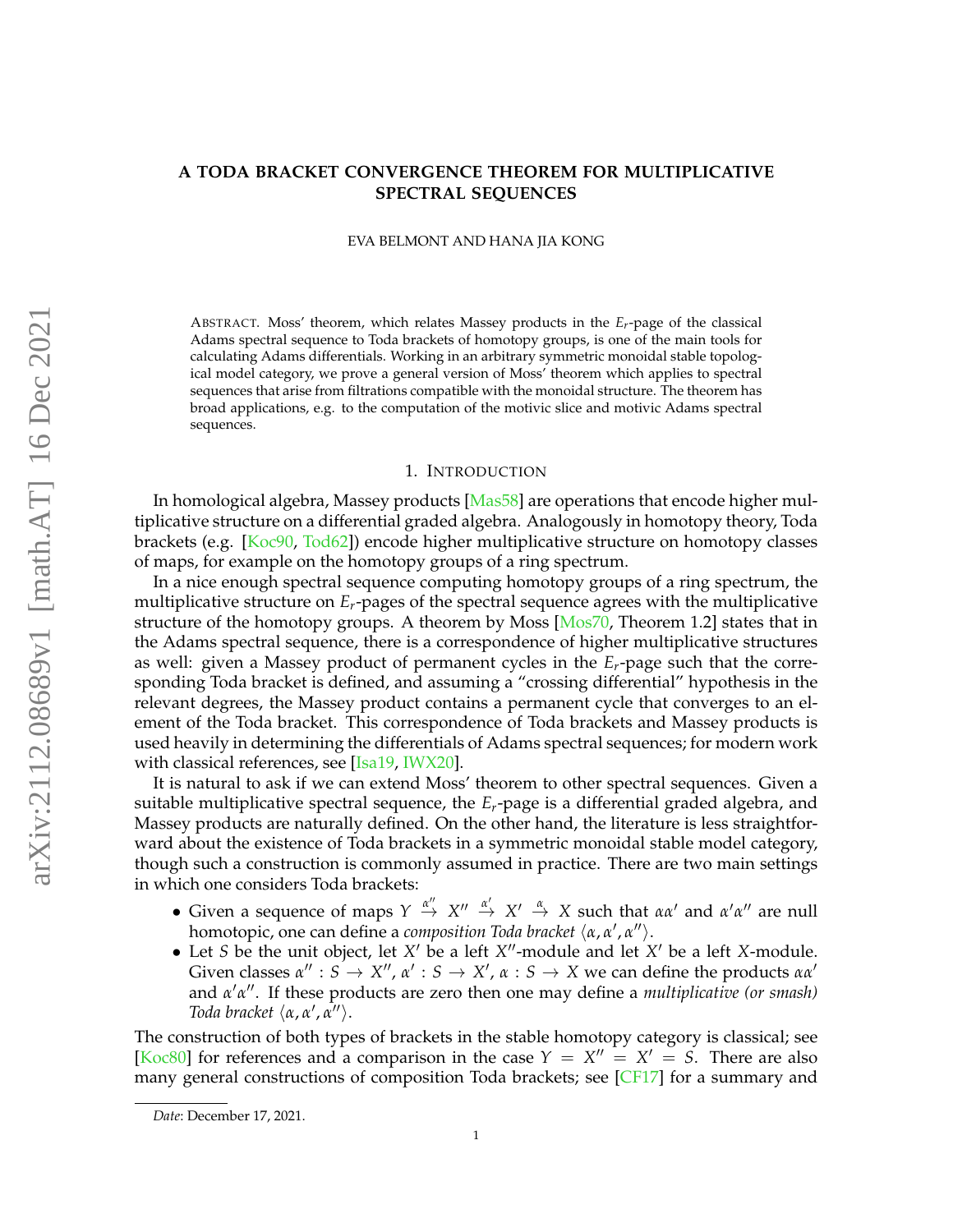comparison. In this paper, we set up 3-fold smash Toda brackets in the homotopy category of a general symmetric monoidal stable model category, and study the Moss convergence theorem in this generalized setting. Most of the material in this paper works for composition Toda brackets, but Proposition [4.10](#page-11-0) requires the multiplicative setting, which is by far the more widely used one. Our result extends Moss' convergence theorem to any spectral sequence from a filtration with a compatible pairing. A related contribution of this paper is to reframe Moss' original work in a more modern framework.

Our motivation for writing this paper is for use in studying the motivic slice spectral sequences, which has emerged as a useful tool for computing motivic homotopy groups. In Section [5](#page-12-0) we give examples of **R**-motivic slice spectral sequence computations using our theorem. This theorem also applies to other spectral sequences. Recent computations of the **C**-motivic Adams spectral sequence [\[Isa19,](#page-13-3) [IWX20\]](#page-13-4) assert but do not prove such a theorem is true in this context (see  $[Isa19, Theorem 3.1.1]$  $[Isa19, Theorem 3.1.1]$ ); the present paper fills this gap in the literature. We feel certain the results here will also find other applications.

1.1. **Results and methods.** Let  $(C, \wedge, S)$  be a symmetric monoidal stable topological model category and consider objects  $X(i) \in \mathcal{C}$  for  $i = 1, 2, 3$ . Suppose there are towers of fibrations

$$
X(i) = X(i)0 \longleftarrow X(i)1 \longleftarrow X(i)2 \longleftarrow \dots
$$

and compatible pairings

 $\mu_1^{s,t}: X(2)_s \wedge X(1)_t \to X(1)_{s+t}, \quad \mu_2^{s,t}: X(3)_s \wedge X(2)_t \to X(2)_{s+t}, \quad \mu_3^{s,t}: X(3)_s \wedge X(1)_t \to X(1)_{s+t}.$ 

Write  $\mu_i$  for  $\mu_i^{0,0}$ *<sup>0,0</sup>* and assume that  $\mu_1\mu_2 = \mu_3\mu_1$  : *X*(3)∧*X*(2)∧*X*(1) → *X*(1). The towers give rise to spectral sequences  $E_1(X(i)) = \pi_*(X(i)_f / X(i)_{f+1}) \implies \pi_*(X(i))$  where  $\pi_*(-)$ denotes  $\pi_*(\text{Map}_{\mathcal{C}}(S,-)).$ 

**Theorem 1.1** (Theorem [4.11\)](#page-11-1). *Fix r*  $\geq$  2*. Suppose a<sub>i</sub>*  $\in E_r(X(i))$  *for*  $1 \leq i \leq 3$  *are permanent cycles converging to elements*  $\alpha_i \in \pi_*(X(i))$  *such that*  $0 = a_1a_2 = a_2a_3$  *and*  $0 = \alpha_1\alpha_2 = \alpha_2\alpha_3$ *. Suppose the crossing differential hypothesis (see Definition [2.10\)](#page-5-0) is satisfied at the Er*−1*-page in the degrees of a*<sub>1</sub>*a*<sub>2</sub> *and a*<sub>2</sub>*a*<sub>3</sub>*.* Then the Massey product  $\langle a_1, a_2, a_3 \rangle \subseteq E_r(X(1))$  contains a permanent *cycle that converges to an element of the Toda bracket*  $\langle \alpha_1, \alpha_2, \alpha_3 \rangle \subseteq \pi_*(X(1))$ *.* 

In the theorem, we assumed  $r > 2$  since in that case,  $E_r(X(i))$  is the homology of the differential graded algebra  $(E_{r-1}(X(i)), d_{r-1})$ . In the  $r = 1$  case, we consider Toda brackets on  $E_1(X(i))$  by regarding it as the homotopy groups of the associated graded objects  $X(i)_\star / X(i)_{\star+1}$  of the filtration on  $X(i)$ .

**Theorem 1.2** (Theorem [4.16\)](#page-12-1). Assume the setup of Theorem [4.11](#page-11-1) with  $r = 1$ . Then the Toda *bracket*  $\langle a_1, a_2, a_3 \rangle \subseteq \pi_*(X(1)_\star / X(1)_{\star+1}) = E_1(X(1))$  *contains a permanent cycle that converges to an element of the Toda bracket*  $\langle \alpha_1, \alpha_2, \alpha_3 \rangle \subseteq \pi_*(X(1)).$ 

In fact, the  $r = 1$  case is not as different as it seems: in Section [2.2](#page-3-0) we identify  $E_r(X(i))$ for  $r \geq 1$  with a quotient of  $\pi_*(X(i)_\star/X(i)_{\star+r})$ . Our strategy consists of the comparison of three kinds of brackets:

(1) Massey products of classes in  $E_r(X(i))$  defined in terms of classes in  $\pi_*(X(i)_\star/X(i)_{\star+r})$ ,

(2) Toda brackets of classes in  $\pi_*(X(i)_*)$ ,

(3) Toda brackets of classes in  $\pi_*(X(i))$ .

We show that any element in (2) represents an element in (1), and detects an element of (3). This implies our main theorem. The crossing differential hypothesis (see Definition [2.10,](#page-5-0) Assumption [3.3\)](#page-7-0) is necessary for constructing (2). In practice, the crossing differential hypothesis is satisfied in many cases.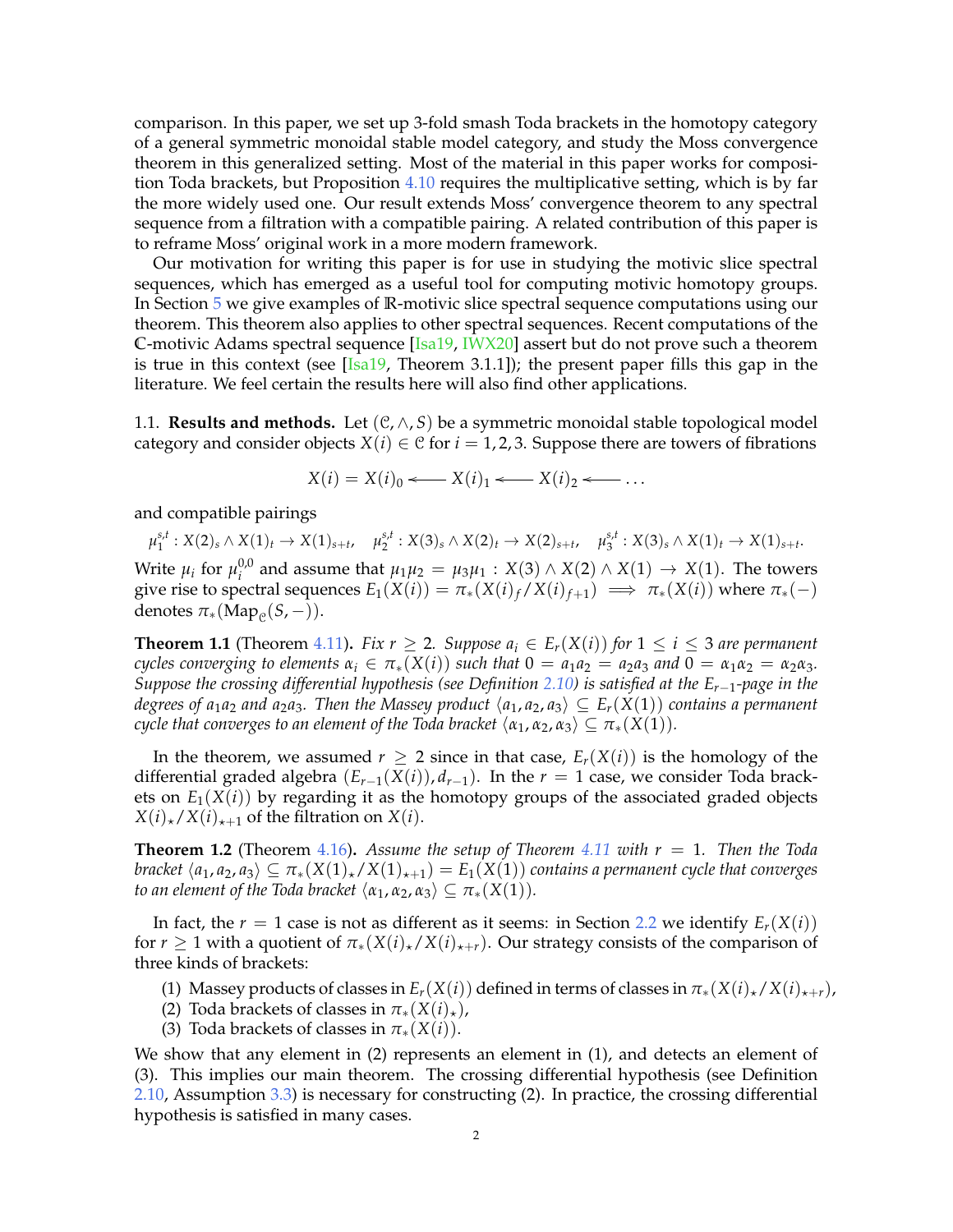1.2. **Outline.** In Section [2,](#page-2-0) we introduce notation for the spectral sequence associated to a tower of fibrations and give a reformulation of the *Er*-page that will be used in the rest of the paper. In Section [3](#page-6-0) we give notation for the setup of the main theorem, namely a pairing of spectral sequences satisfying certain properties along with certain elements that will form the relevant Toda brackets and Massey products. We define 3-fold Toda brackets and Massey products in our general setting. In Section [4](#page-9-0) we prove our versions of Moss' theorem (Theorems [4.11](#page-11-1) and [4.16\)](#page-12-1). In Section [5](#page-12-0) we give some example applications of these theorems to specific computations in the **R**-motivic slice spectral sequence.

The reader who wishes to jump to the precise statements of the theorems should read Section [3.2](#page-7-1) and then skip to Section [4.2.](#page-10-0)

1.3. **Acknowledgements.** We would like to thank Dan Isaksen for helpful conversations and comments, and Peter May for helpful comments on our manuscript. The second author was supported by the National Science Foundation under Grant No. DMS-1926686.

## <span id="page-2-2"></span>2. THE SPECTRAL SEQUENCE ASSOCIATED TO A TOWER

<span id="page-2-0"></span>2.1. **The spectral sequence for a tower of fibrations.** We work in a stable topological model category C and its homotopy category *h*C. Let *X* and *Y* be two objects in C. (Starting in Section [3.2](#page-7-1) we will assume that *Y* is the unit object.) Suppose we have a tower of fibrations:

(2.1) *X* = *X*<sup>0</sup> *p X*1 *<sup>i</sup>* <sup>o</sup> . . . o *X<sup>f</sup> <sup>i</sup>* o *p Xf*+<sup>1</sup> *<sup>i</sup>* <sup>o</sup> . . . *i* o *X*0/*X*<sup>1</sup> *κ X<sup>f</sup>* /*Xf*+<sup>1</sup> *κ*

 $\mathrm{Applying}\; \pi_*\, \mathrm{Map}_{\mathfrak{C}}(Y,-)$ , we have a spectral sequence

$$
E_1^{n,f}(Y,X)=\pi_n\operatorname{Map}_{\mathcal{C}}(Y,X_f/X_{f+1})\Rightarrow \pi_n\operatorname{Map}_{\mathcal{C}}(Y,X).
$$

We will use the bigrading convention  $(n, f)$  where *n* is the stem and *f* is the filtration.

**Notation 2.2.** When the object *Y* is clear, we will drop it from the notation, writing

$$
\pi_n(X) := \pi_n \operatorname{Map}_{\mathcal{C}}(Y, X)
$$

$$
E_r^{n,f}(X) := E_r^{n,f}(Y, X).
$$

If the stem *n* is clear or unimportant, we will also drop it from the notation, writing  $E_r^f :=$ *E*<sup>∗,*f*</sup>. For ease of notation, we set the following conventions: let

<span id="page-2-1"></span>
$$
X_{s,r} := X_s/X_{s+r},
$$
  

$$
X_{s,r,t} := X_{s,r}/X_{s+t,r}
$$

where  $X_{s,r}/X_{s+t,r}$  is the cofiber of the map  $X_{s,r} \to X_{s+t,r}$  which arises as in the following diagram of cofiber sequences.



The following lemma is standard, but we use the statement to define the map *ξ*.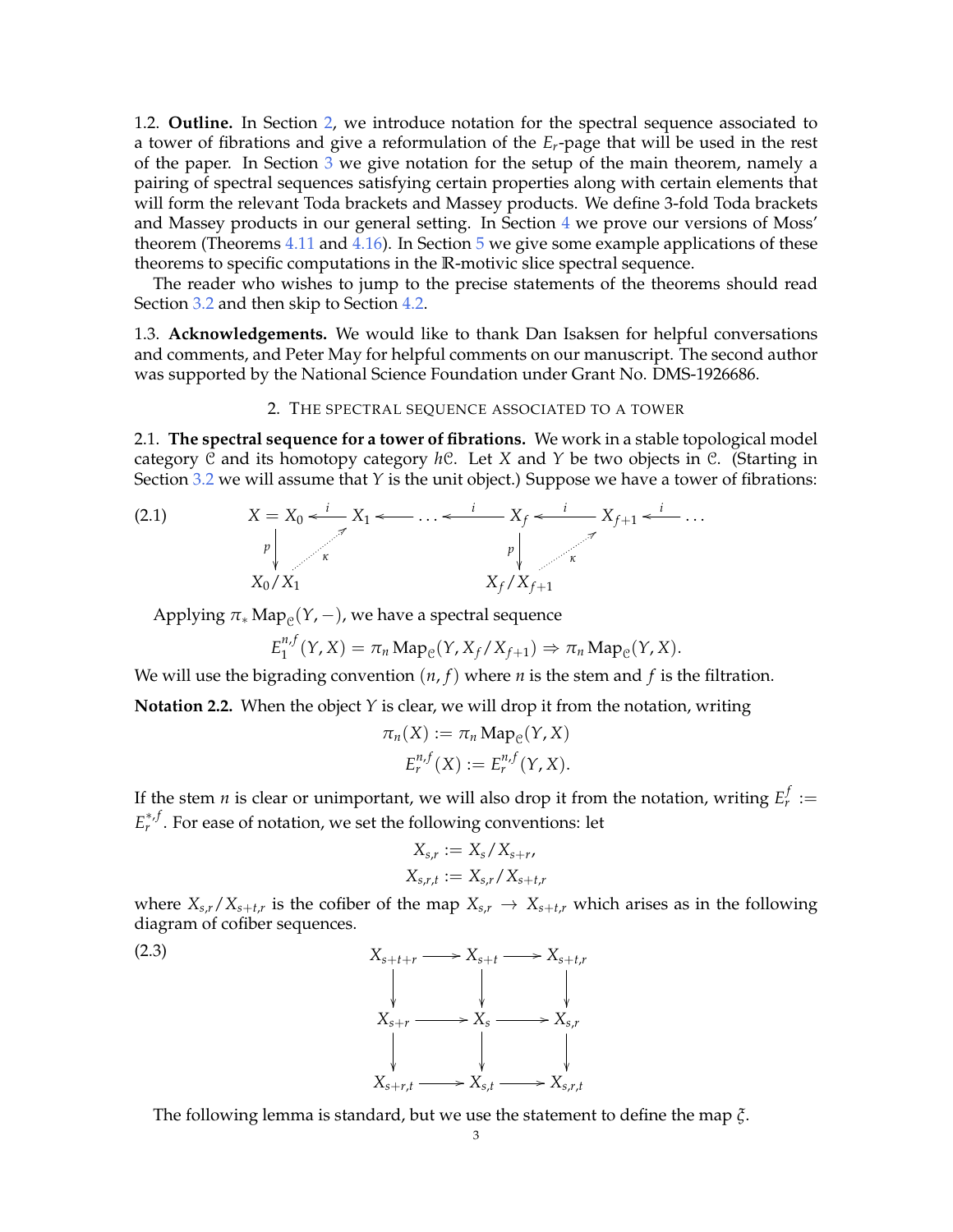<span id="page-3-2"></span>**Lemma 2.4.** *If*  $1 \le t \le r$ , there is a homotopy equivalence

$$
(\xi,\xi'):X_{s,r,t}\stackrel{\simeq}{\to} X_{s,t}\oplus \Sigma X_{s+r,t}.
$$

*Under this equivalence, the connecting homomorphism*  $\kappa: X_{s,r,t}\to \Sigma X_{s+t,r}$  is the composite  $X_{s,t}\stackrel{\kappa'}{\to}$  $\Sigma X_{s+t}\stackrel{p}{\to} \Sigma X_{s+t,r}$  on the first component and the map  $\Sigma X_{s+r,t}\stackrel{i}{\to} \Sigma X_{s+t,r}$  induced by  $X_{s+r}\to X_{s+t}$ *on the second component.*

*Proof.* Note that when  $t \leq r$ , the first map in the third row of in Diagram [2.3](#page-2-1) is zero. The result follows.



<span id="page-3-0"></span>2.2. Cycles, boundaries, and the crossing differential condition. By definition,  $E_r^{*,f}(X)$ is a subquotient of  $E_1^{*,f}$  $\int_1^{*,'}(X) = \pi_*(X_{f,1})$ . We will reformulate this in terms of elements of  $\pi_*(X_{f,r})$ . We start with a minor reformulation of the usual notions.

**Definition 2.5.** Let

$$
Z_r^{*,f} = \{ a \in \pi_*(X_{f,1}) : \kappa(a) \in \pi_{*-1}(X_{f+1}) \text{ lifts to } \pi_{*-1}(X_{f+r}) \}, \text{ and}
$$
  
\n
$$
B_r^{*,f} = \begin{cases} \{ a \in \pi_*(X_{f,1}) : a \text{ lifts to some } \alpha \in \ker(\pi_*(X_f) \to \pi_*(X_{f-r+1})) \} & f \geq r-1, \\ 0 & f < r-1. \end{cases}
$$

Say that an element of  $Z_r^{*,*}$  is a  $d_{r-1}$ -cycle, and say that an element of  $B_r^{*,*}$  is a  $d_{r-1}$ -boundary. Note that there is an inclusion  $B_r^{*,f} \subseteq Z_r^{*,f}$  since  $\kappa(a) = 0$  for  $a \in B_r^{*,f}$ . Denote the quotient  $\max_{r} Z_{r}^{*,*} \to Z_{r}^{*,*} / B_{r}^{*,*}$  by  $[-]_{r}$ .

**Remark 2.6.** This is not the usual definition of cycles and boundaries, but we claim that

$$
E_r^{*,f}(X) \cong Z_r^{*,f}/B_r^{*,f}.
$$

A cycle in the usual sense is an equivalence class of elements  $a \in E_1(X)$  in the kernel of  $d_i$ for all  $i \leq r-1$ , modulo  $d_i$ -boundaries for  $i < r-1$ . Our  $Z_r^{*,*}$  consists of all such elements *a* (note that *κ*(*a*) lifts to  $\pi_{*-1}(X_{f+r})$  if and only if its image in  $\pi_{*-1}(X_{f+r-1,1})$  is zero). Our  $B_r^{*,*}$  consists of all *d*<sub>*i*</sub>-boundaries for  $i \leq r - 1$ : a differential  $d_i(b) = a$  means that there is a class  $\tilde{a} \in \pi_*(X_f)$  that projects to  $a \in \pi_*(X_{f,1})$  and whose image in  $\pi_*(X_{f-i+1})$  equals  $\kappa(b)$ ; hence the image of  $\tilde{a}$  in  $\pi_*(X_{f-i})$  is zero.

We begin with an easy lemma summarizing some useful properties about these definitions.

<span id="page-3-1"></span>**Lemma 2.7.** *We have*

(2.8) 
$$
Z_r^{*,f} = \{a \in \pi_*(X_{f,1}) : a \text{ lifts to } \pi_*(X_{f,r})\}.
$$

*That is, a class*  $a \in \pi_*(X_{f,1})$  *supports no nontrivial differentials of length*  $\leq r$  *if and only if a lifts to*  $\pi_*(X_{f,r})$ .

If *α* ∈ *π*<sub>\*</sub>(*X<sub>f</sub>*) maps to *a* ∈ *π*<sub>\*</sub>(*X<sub>f,r</sub>*) and *a* ≠ 0, we say that *a* is an *E*∞-representative of *α*. We say that  $a \in \pi_*(X_{f,r})$  is a permanent cycle if *a* lifts to  $\pi_*(X_f)$ .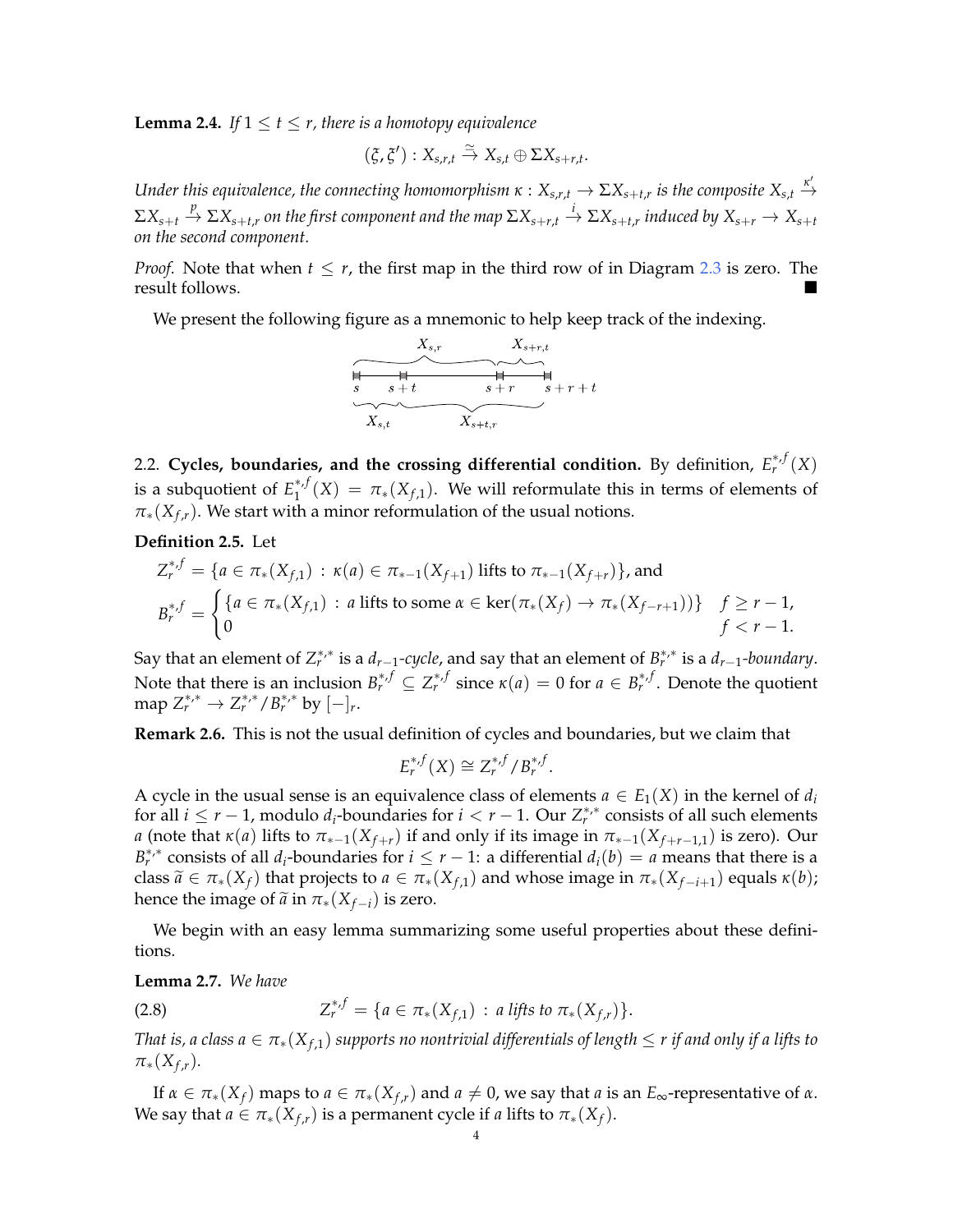*Proof.* Consider the following diagram of cofiber sequences.



If  $\kappa(a)$  lifts to  $\pi_{*-1}(X_{f+r})$ , then it has zero image in  $\pi_{*-1}(X_{f+1,r-1})$ , and hence *a* has zero image in  $\pi_*(X_{f+1,r-1})$ , implying the desired lift. The other direction is clear.

<span id="page-4-0"></span>**Lemma 2.9.** *Let*

$$
\widetilde{Z}_r^{*,f} := \mathrm{coker}(\pi_*(X_{f+1,r-1}) \to \pi_*(X_{f,r})).
$$

*Then the map*  $\pi_*(X_{f,r}) \to \pi_*(X_{f,1})$  *factors through an isomorphism* 

$$
\pi_*(X_{f,r})\twoheadrightarrow \widetilde{Z}_r^{*,f}\stackrel{\cong}{\to} Z_r^{*,f}\hookrightarrow \pi_*(X_{f,1}).
$$

*Moreover, the composition*

$$
\widetilde{d}_r:X_{f,r}\xrightarrow{\kappa}\Sigma X_{f+r}\xrightarrow{p}\Sigma X_{f+r,r}
$$

*is compatible with the differential*  $d_r: E_r^{*,f} \to E_r^{*-1,f+r}$  *under the identification*  $Z_r \cong \widetilde{Z}_r$ *.* 

Here *κ* is the boundary map in the cofiber sequence  $X_f \to X_r \to X_{f,r}$ .

*Proof.* By Lemma [2.7,](#page-3-1) we have that the map  $u : \pi_*(X_{f,r}) \to \pi_*(X_{f,1})$  factors through a surjection to  $Z_r^{*,f}$ , and it suffices to show that  $u(a) = 0$  if and only if *a* is in the image of  $\pi_*(X_{f+1,r-1})$ . This follows from the cofiber sequence  $X_{f+1,r-1} \to X_{f,r} \to X_{f,1}$ .

Let  $\widetilde{d}_r$  denote the composition  $\pi_*(X_{f,r}) \stackrel{\kappa}{\to} \pi_{*-1}(X_{f+r}) \stackrel{p}{\to} \pi_{*-1}(X_{f+r,r})$ . We wish to show that the diagram

$$
\pi_*(X_{f,r}) \xrightarrow{\tilde{d}_r} \pi_{*-1}(X_{f+r,r})
$$
\n
$$
\downarrow \qquad \qquad \downarrow
$$
\n
$$
Z_r^{*,f} \qquad Z_r^{*-1,f+r}
$$
\n
$$
\downarrow \qquad \qquad \downarrow
$$
\n
$$
E_r^{*,f} \xrightarrow{\quad d_r} E_r^{*-1,f+r}
$$

commutes. Suppose we have a differential  $d_r([b]_r) = [a]_r$  where  $b \in Z_r^{*,f} \subseteq \pi_*(X_{f,1})$  is a representative of  $[b]_r$  that has a lift  $\widetilde{b} \in \pi_*(X_{f,r})$ . To show that  $\widetilde{d}_r(\widetilde{b})$  maps to  $[a]_r$  along the right vertical map, we must show that  $\tilde{d}_r(\tilde{b})$  lifts to an element  $\tilde{a} \in \pi_{*-1}(X_{f+r})$  whose image in  $\pi_{*-1}(X_{f+1})$  is  $\kappa(b)$ .

$$
X_{f,r} \xrightarrow{\kappa} \Sigma X_{f+r} \xrightarrow{p} \Sigma X_{f+r,r} \qquad \widetilde{b} \longmapsto \widetilde{a} \longmapsto \widetilde{d}_r(\widetilde{b})
$$
  
\n
$$
X_{f,1} \xrightarrow{\kappa} \Sigma X_{f+1} \qquad \qquad b \longmapsto \kappa(b)
$$

The diagrams above show that one may take  $\tilde{a} = \kappa(\tilde{b})$ .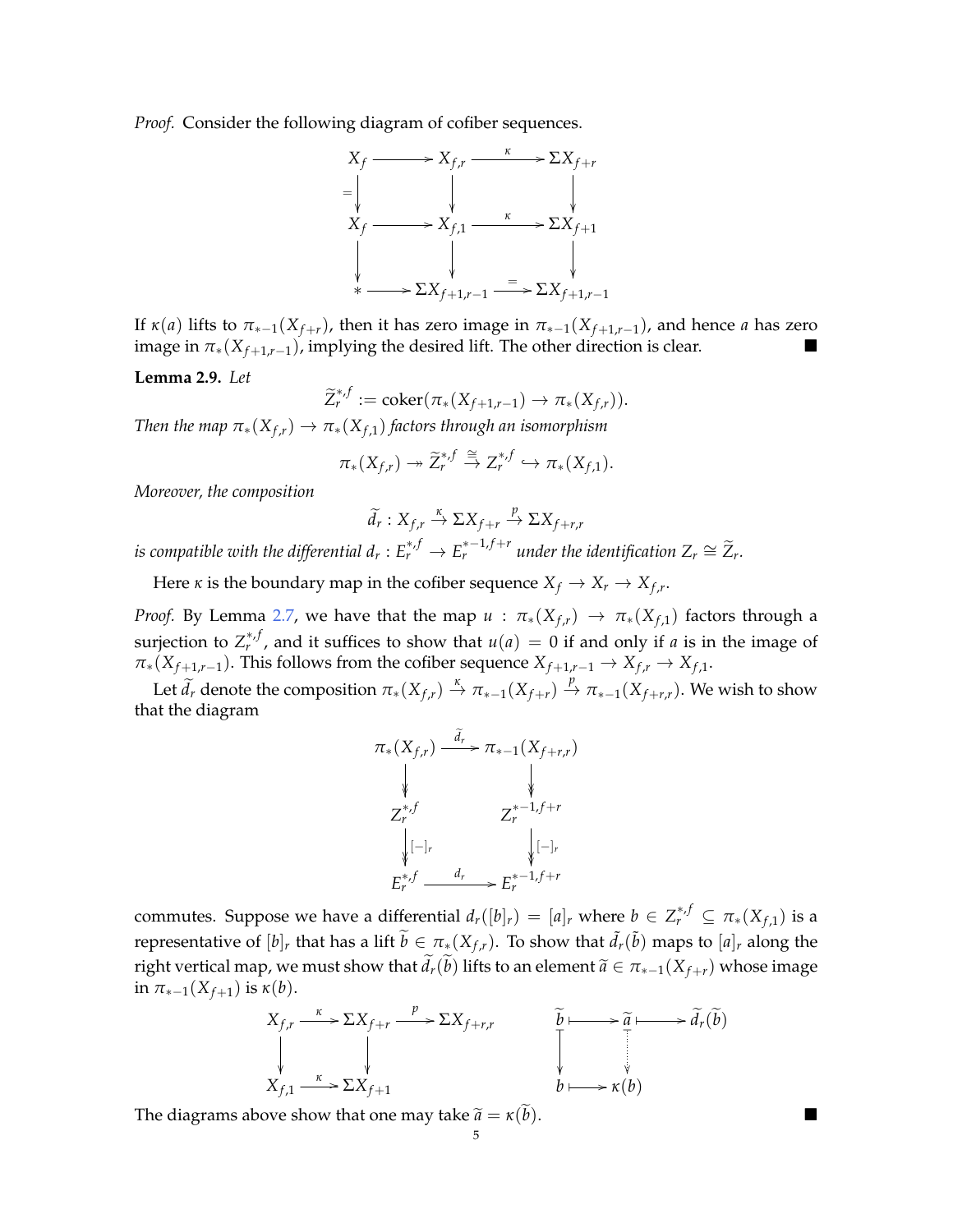If an equivalence class in  $\widetilde{Z}_r^{*,f+r} = \text{coker}(\pi_*(X_{f+r+1,r-1}) \to \pi_*(X_{f+r,r}))$  contains an element in the image of  $d_r$ :  $\pi_*(X_{f,r}) \to \pi_*(X_{f+r,r})$ , not every other representative need be in the image. This is a problem, because we would like to take a chosen representative of a boundary in  $\widetilde{Z}_r^{*,f+r}$  and produce an explicit representative of the  $d_r$ -preimage. Proposition [2.12](#page-5-1) says that this problem does not occur if we assume a criterion called the crossing differentials hypothesis.

<span id="page-5-0"></span>**Definition 2.10.** Say that a spectral sequence {*E*∗(*X*)} *satisfies the crossing differential hypothesis at the Er-page in degree* (*n*, *f*) if

(2.11) every element in  $E_{f-m+1}^{n+1,m}$ *f*−*m*+1(*X*) is a permanent cycle for  $0 \le m \le f - r - 1$ .

In the context of a differential  $d_r(x) = y$  for  $x \in E_r^{n+1,f-r}(X)$ ,  $y \in E_r^{n,f}(X)$ , the crossing differentials hypothesis is satisfied in the degree of *y* if there are no differentials from stem *n* + 1 to stem *n* with source filtration  $\lt f$  – *r* and target filtration  $> f$ .



<span id="page-5-1"></span>**Proposition 2.12** ([\[Mos70,](#page-13-2) Proposition 6.3]). *Suppose a*  $\in$   $\pi_*(X_{f,1})$  *is a d<sub>r</sub>-boundary, and suppose*  $\alpha \in \pi_*(X_f)$  *is any lift of a such that*  $\alpha \in \text{ker}(\pi_*(X_f) \to \pi_*(X))$ *. If the crossing differential hypothesis at the E<sub><i>r*</sub>-page is satisfied in the degree of a, then the map  $\pi_*(X_f) \to \pi_*(X_{f-r})$  *sends*  $\alpha$ *to zero; i.e. the composite*  $Y \xrightarrow{\alpha} X_f \xrightarrow{i} X_{f-r}$  *is null homotopic.* 

Proposition [2.12](#page-5-1) is used in Lemma [3.4,](#page-7-2) where we have a specified lift (given as a product) to  $\pi_*(X_f)$  of a class in  $\pi_*(X_{f,1})$ ; Proposition [2.12](#page-5-1) guarantees that the chosen lift becomes zero in  $\pi_*(X_{f-r})$ , whereas a priori we only know that there exists a lift with this property.

2.3. **Source of a differential.** In Section [2.2](#page-3-0) we described the *Er*-page as a quotient *Zr*/*B<sup>r</sup>* , where  $Z_r$  is isomorphic to a quotient  $\overline{Z}_r$  of  $\pi_*(X_{f,r})$  (Lemma [2.9\)](#page-4-0). We had a map  $d_r$ :  $\pi_*(X_{f,r}) \to \pi_{*-1}(X_{f+r,r})$  compatible with the differential. While  $\tilde{d}_r$  need not extend to a map  $Z_r \to Z_r$ , we continue to develop basic spectral sequence machinery using representatives in  $\pi_*(X_{f,r})$  instead of  $\pi_*(X_{f,1})$ . In the next lemma, given  $\alpha \in \pi_*(X_{f,r+1})$  representing a class in the image of  $d_r$ , we give an explicit construction of the source of this differential up to higher filtration, given some additional assumptions related to Proposition [2.12.](#page-5-1)

<span id="page-5-2"></span>**Lemma 2.13.** *Suppose a* ∈  $π_*(X_{f,1})$  *is a d<sub>r</sub>-boundary and*  $α ∈ π_*(X_f)$  *is a lift in* ker( $π_*(X_f)$  → *π*∗(*Xf*−*r*))*. Then a lift β exists in* [\(2.14\)](#page-6-1)*, and for any choice of β, we have*

$$
\widetilde{d}_r(\xi\beta)\equiv p(\alpha)\ in\ \widetilde{Z}_r^{*,f}
$$

*where p* denotes  $\pi_*(X_{f,r+1}) \to \pi_*(X_{f,r})$ . In other words,  $[\xi \beta]_r$  supports the  $d_r$ -differential that hits  $[a]_r$ .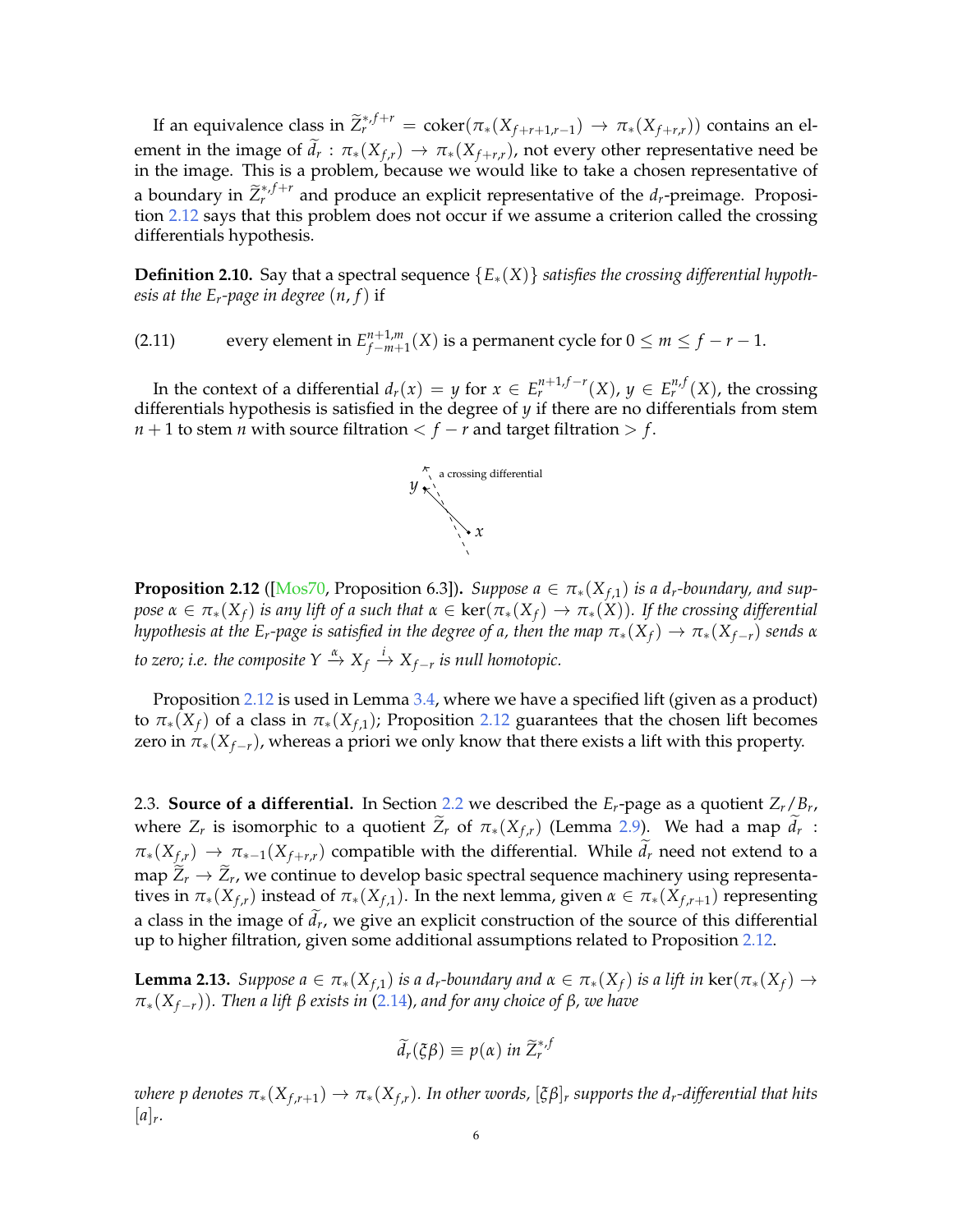<span id="page-6-1"></span>
$$
\Sigma^{-1}X_{f-r,r+1,r} \xrightarrow{\xi} \Sigma^{-1}X_{f-r,r}
$$
\n
$$
\begin{array}{c}\n\beta \nearrow \searrow^{\xi} \qquad \downarrow \kappa_{r+1} \\
\downarrow \kappa_{r+1} \\
\downarrow \iota \\
\downarrow \iota \\
X_{f-r,r+1} \\
\downarrow p \\
X_{f-r,r+1,r}\n\end{array}
$$
\n
$$
(2.14)
$$

*Proof.* In this proof we write  $\kappa_{r+1}$  for the boundary map  $\Sigma^{-1}X_{f-r,r+1,r} \to X_{f,r+1}$  to distinguish it from the boundary map of the cofiber sequence  $X_f \to X_{f-r} \stackrel{\kappa}{\to} X_{f,r}$ . A lift  $\beta$  exists because the column in the middle is a cofiber sequence.

Using Lemma [2.4](#page-3-2) we may write  $\beta = (\beta_1, \beta_2)$  where  $\beta_1 \in \pi_*(\Sigma^{-1}X_{f-r,r})$  and  $\beta_2 \in$ *π*<sup>\*</sup>(*X*<sup>*f*+1,*r*</sub>); note that  $β_1 = \xi β$ . Since the diagram</sup>

<span id="page-6-2"></span>(2.15) 
$$
\Sigma^{-1} X_{f-r,r+1,r} \longleftrightarrow \Sigma^{-1} X_{f-r,r}
$$

$$
\begin{array}{c} \Sigma^{-1} X_{f-r,r+1,r} \longleftrightarrow \Sigma^{-1} X_{f-r,r} \\ \downarrow^k \\ X_{f,r} \longleftarrow \Sigma f_{f-r+1} \longleftarrow \Sigma f \\ X_f \end{array}
$$

commutes, we have  $\tilde{d}_r(\xi \beta) \stackrel{\text{def}}{=} pp' \kappa(\xi \beta) \stackrel{(2.15)}{=} px_{r+1}(\beta_1)$  $\tilde{d}_r(\xi \beta) \stackrel{\text{def}}{=} pp' \kappa(\xi \beta) \stackrel{(2.15)}{=} px_{r+1}(\beta_1)$  $\tilde{d}_r(\xi \beta) \stackrel{\text{def}}{=} pp' \kappa(\xi \beta) \stackrel{(2.15)}{=} px_{r+1}(\beta_1)$ . By Lemma [2.4,](#page-3-2)  $\kappa_{r+1} \beta_2 \equiv 0$  in  $\tilde{Z}_r^{*,f}$ . Since  $\alpha = \kappa_{r+1}\beta$ , the result follows.

## 3. TODA BRACKET AND MASSEY PRODUCT SETUP

<span id="page-6-0"></span>Let  $(C, \wedge, S)$  be a symmetric monoidal stable topological model category.

3.1. **Pairings.** So far, we have only considered a single filtered object  $\{X_f\}_{f\geq 0}$ . The main subject of this paper concerns (higher) multiplicative structures on these filtrations and their associated spectral sequences. The basic notion is of an associative pairing of filtered objects, which in turn allows us to multiply homotopy classes.

**Definition 3.1.** Given a pairing  $\mu : X' \wedge X \to X$  and classes  $\alpha \in [\Sigma^n S, X]$ ,  $\alpha' \in [\Sigma^m S, X]$ , the  $\Delta$  product *αα'* is defined as the composition  $\Sigma^{m+n}S \simeq \Sigma^m S \wedge \Sigma^n S \stackrel{\alpha' \wedge \alpha}{\to} X' \wedge X \stackrel{\mu}{\to} X.$ 

<span id="page-6-3"></span>**Remark 3.2.** In the rest of the paper, we will make the simplifying assumption that all maps have degree zero, i.e. have source *S*. The only change required for nonzero degrees concerns the insertion of minus signs. These are the same as in the classical case, which is well known; see for example [\[Rav86,](#page-14-1) §1.4] for the signs in the definition of Massey products on a differential graded algebra.

If there is a corresponding pairing  $E_r(X')\otimes E_r(X)\stackrel{\mu}{\to} E_r(X)$  then one can define the product of classes  $a' \in E_r(X')$  and  $a \in E_r(X)$  to be the image along the pairing.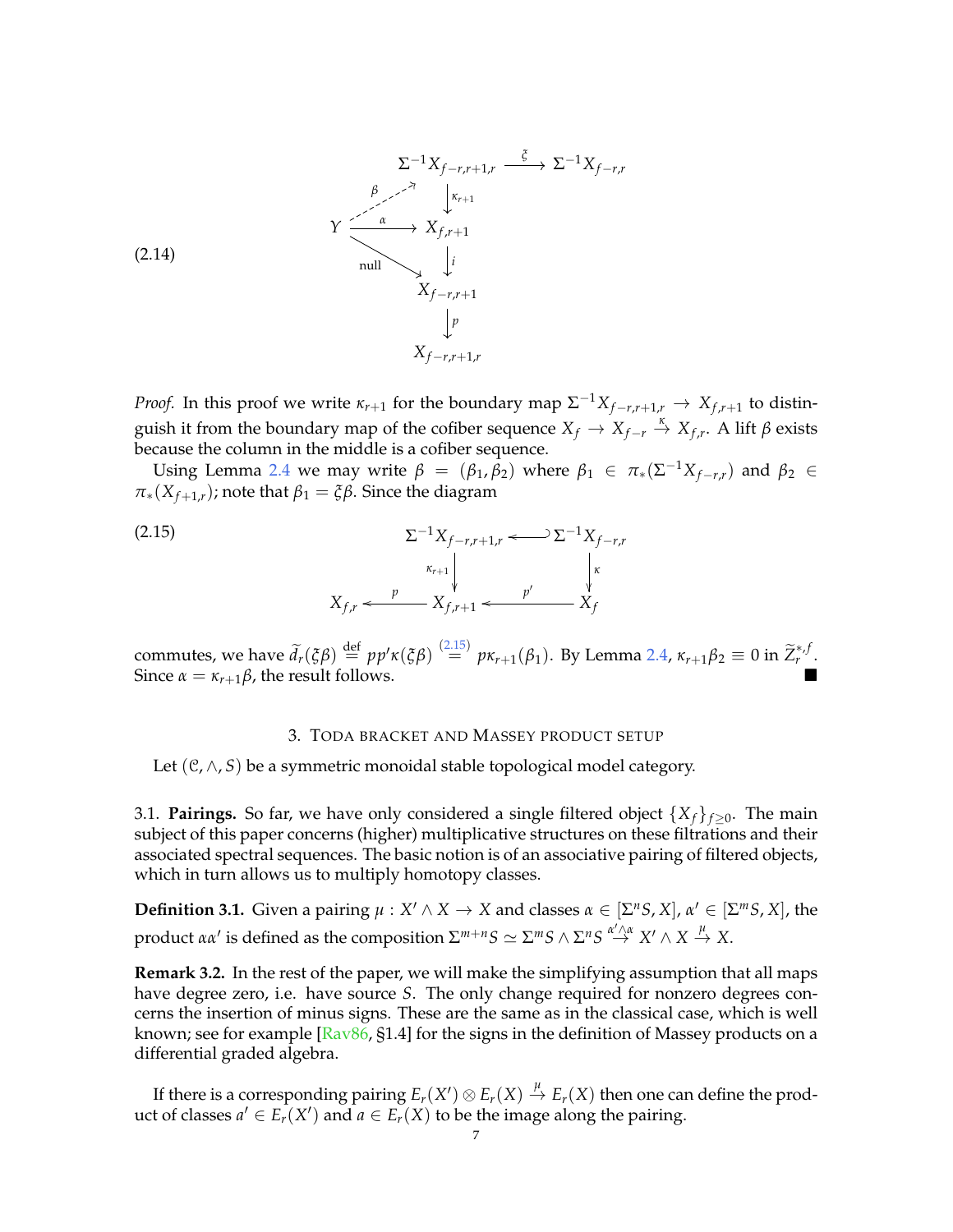<span id="page-7-1"></span>3.2. **Setup.** Now we fix notation that will be used in the rest of the paper.

Let *X*,  $X'$ , and  $X''$  be objects in  $C$  with associative pairings  $\mu''$  :  $\tilde{X}'' \wedge X \to X$ ,  $\mu'$  :  $X'' \wedge X$  $X' \to X'$ , and  $\mu: X' \wedge X \to X$  such that  $\mu\mu' = \mu''\mu$  as maps  $X'' \wedge X' \wedge X \to X$ .

Suppose there are maps  $\alpha'' : S \to X''$ ,  $\alpha' : S \to X'$ ,  $\alpha : S \to X$  with null homotopic compositions  $αα' \approx 0 \approx α'α''$ . We assume that *X*, *X'*, and *X''* each have a filtration as in [\(2.1\)](#page-2-2) such that the pairings are compatible with these filtrations (i.e. there are maps  $\mu$ :  $X'_n \wedge X_m \to X_{n+m}$  and similarly for  $\mu', \mu''$ ). One can show that this gives rise to pairings of  ${\rm spectral\ sequences}$ , e.g.  $E_r(X')\otimes E_r(X)\to E_r(X).$ 

Furthermore, suppose that  $\alpha$ ,  $\alpha'$ , and  $\alpha''$  are detected by nonzero permanent cycles  $a \in$  $E_r^{*,f-f'}(X)$ ,  $a' \in E_r^{*,f'-f''}(X')$ , and  $a'' \in E_r^{*,f''}(X'')$ , respectively, such that aa' and a'a'' are hit by  $d_r$ .

Then we have analogous filtered versions of  $\alpha$ ,  $\alpha'$ ,  $\alpha''$ , e.g.  $\alpha: S \to X_{f-f'}$ , and compositions  $α'α''$  : *S*  $\rightarrow$  *X'<sub>f'</sub>*, *αα'* : *S*  $\rightarrow$  *X<sub>f-f''</sub>*. We will use the symbol *α* to refer to one of three maps, depending on context: the original map  $\alpha$  : *S*  $\rightarrow$  *X*, the filtered version *S*  $\rightarrow$  *X*<sub>*f*−*f'*</sub>, or the induced map  $S \to X_{f-f',r}$ .

Beware that we need not have  $\alpha' \alpha'' = \alpha \alpha' = 0$  in the filtered context; compare with Lemma [3.4](#page-7-2) below.

<span id="page-7-0"></span>**Assumption 3.3.** In the rest of the paper, assume that  $E_r(X)$  satisfies the crossing differen-tials hypothesis (Definition [2.10\)](#page-5-0) at the  $E_r$ -page in the degree of aa' and  $E_r(X')$  satisfies the crossing differentials hypothesis at the  $E_r$ -page in the degree of  $a'a''$ .

<span id="page-7-2"></span>**Lemma 3.4.** *Given Assumption [3.3,](#page-7-0) the following compositions are nullhomotopic.*

$$
S \stackrel{\alpha\alpha'}{\rightarrow} X_{f-f''} \rightarrow X_{f-f''-r} , \qquad S \stackrel{\alpha\alpha'}{\rightarrow} X_{f-f'',r+1} \rightarrow X_{f-f''-r,r+1} ,
$$
  

$$
S \stackrel{\alpha'\alpha''}{\rightarrow} X'_{f'-f''} \rightarrow X'_{f'-f''-r} , \qquad S \stackrel{\alpha'\alpha''}{\rightarrow} X'_{f',r+1} \stackrel{i}{\rightarrow} X'_{f'-r,r+1} .
$$

*Proof.* Note that  $\alpha \alpha' : S \to X' \to X$  factors as  $\alpha \alpha' : S \to X'_{f'-f''} \to X_{f-f''} \to X$ . Since this is null and  $\alpha \alpha' : S \to X'_{f'-f''} \to X_{f-f''}$  lifts  $a a'$  which is also assumed to be null, Proposition [2.12](#page-5-1) implies that  $S$  →  $\overline{X}_{f-f''}$  →  $\overline{X}_{f-f''-r}$  is null. This is the first statement. The second statement follows from composing with the map  $X_{f-f''-r} \to X_{f-f''-r,r+1}$ . The remaining two statements are similar.

3.3. **Toda brackets.** We define the multiplicative Toda bracket  $\langle \alpha, \alpha', \alpha'' \rangle$  following [\[Koc90,](#page-13-1) Definitions 2.2.1, 2.2.2]. Let *CX* denote the cofiber of  $X \stackrel{\text{id}}{\rightarrow} X$ . Let *F* and *G* be two nullhomo- $\phi$  *c c α' α''*  $\xrightarrow{F}$  0 and *αα'*  $\xrightarrow{G}$  0. Equivalently, we have maps  $F: CS \to X'$  and  $G: CS \to X$ extending  $\alpha'$ α<sup>*''*</sup> and αα<sup>'</sup>, respectively.

<span id="page-7-3"></span>**Definition 3.5.** With the above notation, the *Toda bracket*  $\langle \alpha, \alpha', \alpha'' \rangle$  is the set of maps

$$
\Sigma S \simeq C S \amalg_S C S \xrightarrow{(\mu \circ (X' \wedge \alpha) \circ F, \ \mu'' \circ (X'' \wedge G) \circ C \alpha'')} X.
$$

It is helpful to represent this using the following diagram.

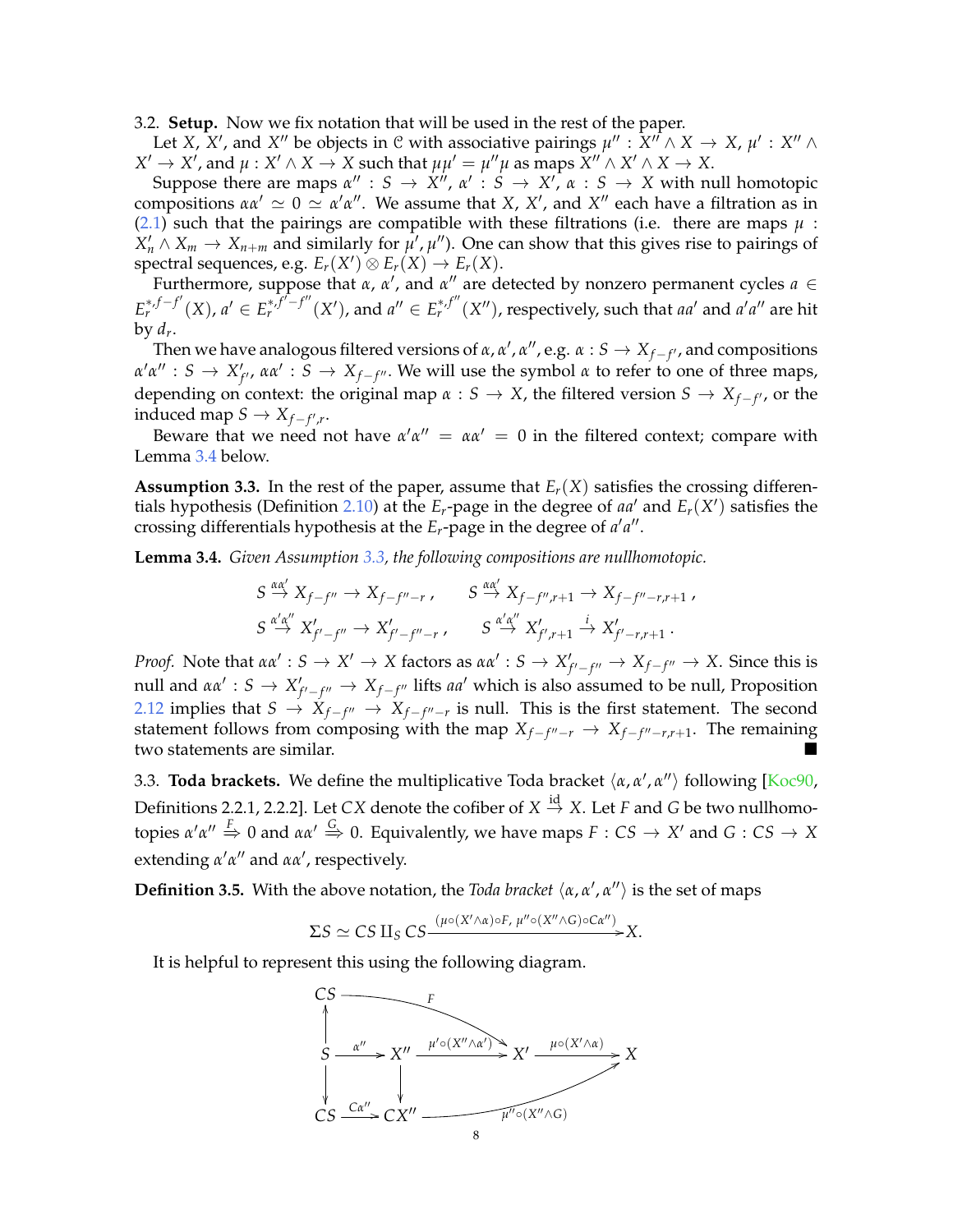### 3.4. **Massey products.**

**Definition 3.6.** Define the Massey product  $\langle a, a', a'' \rangle$  as follows:

 $\langle a, a', a'' \rangle = \{ [ab' - b'a''] : d_r(b') = a'a'' \text{ and } d_r(b) = aa' \} \subseteq E_{r+1}(X).$ 

The reader may notice two subtle differences from the usual definition (e.g. see  $\sqrt{\text{Ray86}}$ , §A.1.4]) of the Massey product. First, we have defined *a*, *a*', and *a*<sup>"</sup> as cycles in the *E*<sub>*r*</sub>-page, and are silently identifying them with their image in the *Er*+1-page. Second, for the missing signs, recall (Remark [3.2\)](#page-6-3) that we are simplifying notation by assuming that all classes have degree zero.

Note that  $b \in E_r(X)$  and  $b' \in E_r(X')$ , so  $ab'-b'a''$  is defined as an element of  $E_r(X)$  using the multiplication pairing; the basic setup of Massey products implies that it survives to an element in  $E_{r+1}(X)$ . In the next lemma, which replies on Assumption [3.3,](#page-7-0) we explain how to relate this to the notion of cycles in Section [2.2.](#page-3-0)

<span id="page-8-3"></span> $L$ emma 3.7. Let  $β^+$  be any choice of lift in Figure [1](#page-8-0) and  $β^-$  be any lift in Figure [2.](#page-8-1) Let  $μ^+ = αβ^+$  and  $\mu^- = \beta^- \alpha''$ . Then there exists a lift  $D: S \to \Sigma^{-1} X_{f-r,r+1}$  as in Figure [4](#page-8-2) such that  $pD = \mu^+ - \mu^-$ . *The map D represents an element of*  $\langle a, a', a'' \rangle \subseteq E_{r+1}(X)$ *.* 

In the diagrams below, all columns are cofiber sequences. We make some simplifications to the notation such as labeling  $\mu \circ (X'_{f',r+1} \wedge \alpha)$  as  $\alpha$ . Recall that the products  $\alpha\beta^+$  and  $\beta^-\alpha''$ are defined as  $\mu \overset{\mu^+}{\circlearrowright} (X'_{f',r+1} \wedge \alpha) \circ \beta^+$  and  $\mu'' \circ (X''_{f'',r+1}) \circ \alpha''$ .



<span id="page-8-0"></span>FIGURE 1.

<span id="page-8-1"></span>FIGURE 2.



<span id="page-8-4"></span>FIGURE 3.

<span id="page-8-2"></span>FIGURE 4.

*Proof.* The marked nullhomotopies are such because of Lemma [3.4.](#page-7-2) First note that the lifts *β* <sup>+</sup> and *β* <sup>−</sup> exist because the vertical chains of maps form cofiber sequences. By construction we have  $\kappa \mu^+ = \alpha \alpha' \alpha'' = \kappa \mu^-$ , and so the lift  $\bar{D}$  exists in Figure [4.](#page-8-2) By Lemma [2.13,](#page-5-2) we  $a_r$  [*ξβ*<sup>+</sup>] $_r = a'a''$  and  $d_r$  [*ξβ*<sup>-</sup>] $_r = aa'$ . Thus  $\alpha$  (*ξβ*<sup>+</sup>) – (*ξβ*<sup>-</sup>) $\alpha''$  represents an element of  $\langle a, a', a'' \rangle$ .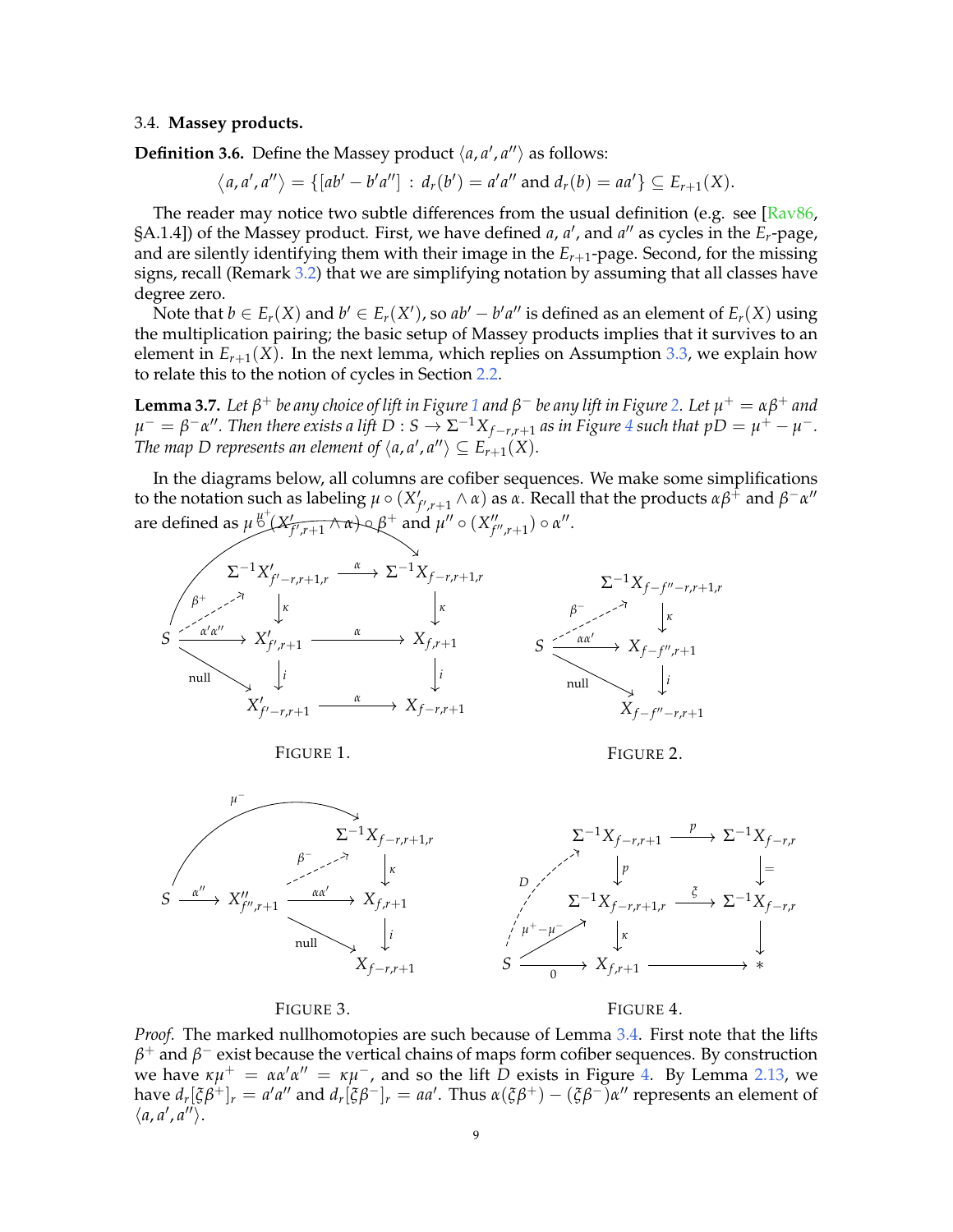To relate this to  $\xi(\mu^+ - \mu^-) = \xi(\alpha\beta^+) - \xi(\beta^-\alpha'')$ , we claim that  $\xi(\alpha\beta^+) = \alpha(\xi\beta^+)$ ; this follows from the commutativity of the following diagram.

$$
S \xrightarrow{\beta^+} \Sigma^{-1} X'_{f'-r,r+1,r} \xrightarrow{\xi} \Sigma^{-1} X'_{f'-r,r} \downarrow
$$
  

$$
\downarrow^{\mu \circ (X'_{f'-r,r+1,r} \wedge \alpha)} \downarrow^{\mu \circ (X'_{f'-r,r} \wedge \alpha)} \downarrow^{\mu \circ (X'_{f'-r,r} \wedge \alpha)}
$$
  

$$
\Sigma^{-1} X_{f-r,r+1,r} \xrightarrow{\xi} \Sigma^{-1} X_{f-r,r}
$$

To conclude, use the top right square in Figure  $4$  to see that  $D$  is a lift of  $\xi(\mu^+ - \mu^-)$ , so  $D$ represents the same class in  $E_{r+1}$ .

### 4. COMPARISON STATEMENTS

<span id="page-9-0"></span>We assume the notation in Section [3.2.](#page-7-1) The goal of this section is to prove Theorems [4.11](#page-11-1) and [4.16,](#page-12-1) which compare the Toda bracket  $\langle \alpha, \alpha', \alpha'' \rangle$  with the Massey product  $\langle a, a', a'' \rangle$  via a third bracket which we define in Definition [4.5.](#page-10-1)

4.1. **Difference of maps.** We use the following relative definition of the difference of maps, generalizing the usual definition using the pinch map followed by the fold map ∇. If *q* is  $id<sub>γ</sub>$ , we recover the difference of two maps  $ΣT → Y$ .

**Definition 4.1.** Suppose we have two maps of cofiber sequences as follows.

 $(T \longrightarrow 0$ 

| $\rightarrow$ CT $\longrightarrow$ $\Sigma T$ | $T \longrightarrow CT \longrightarrow \Sigma T$ |
|-----------------------------------------------|-------------------------------------------------|
| $g^+$                                         | $ _g$                                           |
| $\rightarrow Y \rightarrow Cj$                | $W \xrightarrow{f} Y \xrightarrow{q} Cj$        |

−

Then  $g^+ - g^- : \Sigma T \to Cj$  is the composition

<span id="page-9-1"></span>*h* ľ

 $\stackrel{\prime}{W}$   $\stackrel{j}{\phantom{\cdot}}$ 

$$
CT\amalg_T CT \stackrel{\text{pinch}}{\rightarrow} CT\amalg_T CT\amalg_T CT \stackrel{(f^+, C(h), f^-)}{\rightarrow} Y\amalg_W CW\amalg_W Y \stackrel{\nabla}{\rightarrow} Y\amalg_W CW.
$$

The following lemma is the crucial step comparing the Massey product constructed in Lemma [3.7,](#page-8-3) which is a difference of maps, and the definition of the Toda bracket (Definition [3.5\)](#page-7-3), which is defined by gluing two maps  $CS \rightarrow X$  which agree as maps  $S \rightarrow X$ .

<span id="page-9-3"></span>**Lemma 4.3.** *Suppose we have two maps of cofiber sequences* [\(4.2\)](#page-9-1)*.* Let  $f : \Sigma T \rightarrow Y$  be the induced *map on the homotopy pushout CT*  $\amalg_T$  *CT*  $\stackrel{(f^+,f^-)}{\longrightarrow}$  *Y. Then*  $g^+-g^-=qf.$ 

*Proof.* The difference map comes from a map of diagrams

<span id="page-9-2"></span>(4.4) 
$$
T \rightarrow CT \quad \downarrow
$$

$$
C T \rightarrow Y \quad \downarrow
$$

$$
C T \rightarrow Y \quad \downarrow
$$

$$
V \amalg_{W} C W \rightarrow Y \amalg_{W} C W
$$

where the map on bottom left corners is  $CT \hookrightarrow CT\amalg_TCT \stackrel{f^+}\to CW\amalg_WY$  and the map on top right corners is  $CT \hookrightarrow CT$   $\amalg_T$   $CT \stackrel{f^-}{\rightarrow} CW$   $\amalg_W Y$ . In each square in [\(4.4\)](#page-9-2) there is a map from the homotopy pushout to the bottom right corner, and these commute to form

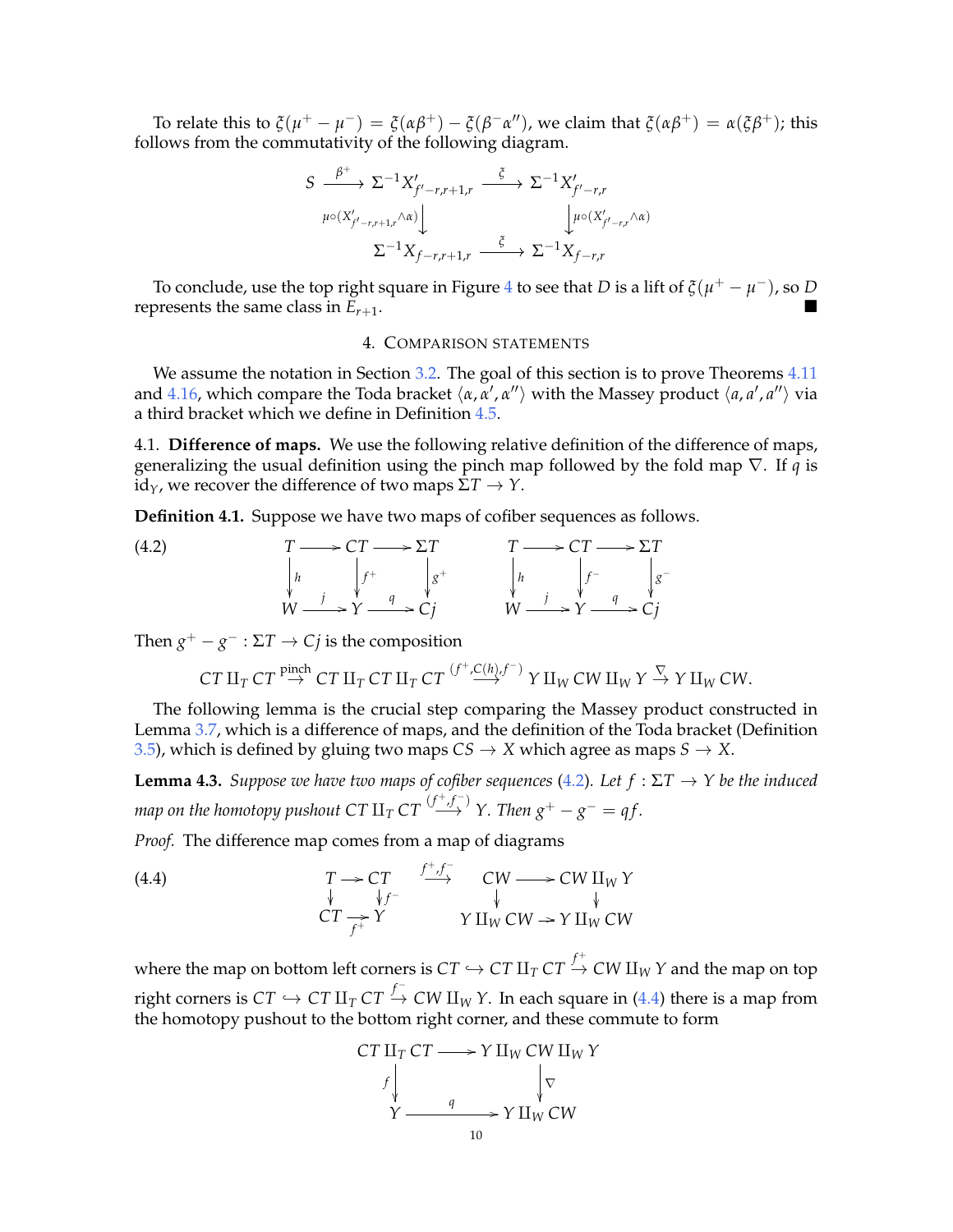where the top right composition is  $g^+ - g$ −.<br>−.

<span id="page-10-0"></span>4.2. **Comparison statements.** We use the setup in Section [3.2](#page-7-1) for  $r \ge 1$ , including Assumption [3.3.](#page-7-0) Lemma [3.4](#page-7-2) allows us to define the following Toda brackets.

## <span id="page-10-1"></span>**Definition 4.5.**

- Let  $\langle \alpha, \alpha', \alpha''\rangle \subseteq \pi_*(X)$  denote the multiplicative Toda bracket of the classes  $S \stackrel{\alpha''}{\to} X''$ ,  $S \stackrel{\alpha'}{\rightarrow} X'$ , and  $S \stackrel{\alpha}{\rightarrow} X$ .
- Let  $\langle \alpha, \alpha', \alpha'' \rangle_*$  denote the multiplicative Toda bracket of the classes  $S \stackrel{\alpha''}{\to} X''_{f''}, S \stackrel{\alpha'}{\to}$  $X'_{f'-f''-r'}$  and  $S \stackrel{\alpha}{\rightarrow} X_{f-f'}.$

**Remark 4.6.** These are subsets of the composition Toda brackets associated to the compositions  $S \xrightarrow{\alpha''} X'' \xrightarrow{\alpha'} X' \xrightarrow{\alpha} X$  and  $S \xrightarrow{\alpha''} X''_{f''} \xrightarrow{\alpha'} X'_{f'-r} \xrightarrow{\alpha} X_{f-r}$ , respectively.

<span id="page-10-3"></span>**Proposition 4.7.** For every element  $\zeta : \Sigma S \to X_{f-r}$  of  $\langle \alpha, \alpha', \alpha'' \rangle_*$ , the image of  $\zeta$  in  $\pi_{*+1}(X_{f-r,r+1})$ *represents an element in the Massey product*  $\langle$ *a,a',a''* $\rangle$ *.* 

*Proof.* Let *F*, *G* be any choice of nullhomotopies for the multiplicative Toda bracket  $\langle \alpha, \alpha', \alpha'' \rangle_*$ (defined as in Definitions [3.5,](#page-7-3) [4.5\)](#page-10-1).

We use Lemma [3.7](#page-8-3) to construct an element of the Massey product; it suffices to construct maps *β* <sup>+</sup>, *β* <sup>−</sup> in a way that is compatible with *F*, *G*. Consider the following diagrams, made out of maps of vertical cofiber sequences.

$$
S \xrightarrow{\tilde{\beta}^+} \Sigma^{-1} X'_{f'-r,r} \longrightarrow \Sigma^{-1} X'_{f'-r,r+1,r} \longrightarrow S \xrightarrow{\tilde{\beta}^-} \Sigma^{-1} X_{f-f''-r,r} \longrightarrow \Sigma^{-1} X_{f-f''-r,r+1,r}
$$
\n
$$
S \xrightarrow{\alpha'\alpha''} X'_{f'} \longrightarrow X'_{f',r+1} \longrightarrow X'_{f',r+1} \longrightarrow S \xrightarrow{\alpha\alpha'} \times X_{f-f''} \longrightarrow X_{f-f'',r+1}
$$
\n
$$
CS \xrightarrow{F} X'_{f'-r} \longrightarrow X'_{f'-r,r+1} \longrightarrow X'_{f'-r,r+1} \longrightarrow S \xrightarrow{G} X_{f-f''-r} \longrightarrow X_{f-f''-r,r+1}
$$

We claim that  $\beta^+$  in Figure [1](#page-8-0) can be taken to be the composition across the top row of the first diagram above: indeed, composing with *κ* yields  $\alpha'' \alpha'$ . Similarly, we take  $\hat{\beta}^-$  in Figure [3](#page-8-4) to be the composition across the top row of the second diagram.

<span id="page-10-2"></span>That is, we have a diagram of cofiber sequences as follows.

(4.8)  
\n
$$
\begin{array}{ccc}\n & S \longrightarrow X_f & \longrightarrow X_{f,r+1} \\
 & \downarrow & & \downarrow \\
 & \downarrow & & \downarrow \\
 & \downarrow & & \downarrow \\
 & \downarrow & & \downarrow \\
 & \downarrow & & \downarrow \\
 & \downarrow & & \downarrow \\
 & \downarrow & & \downarrow \\
 & \downarrow & & \downarrow \\
 & \downarrow & & \downarrow \\
 & \downarrow & & \downarrow \\
 & \downarrow & & \downarrow \\
 & \downarrow & & \downarrow \\
 & \downarrow & & \downarrow \\
 & \downarrow & & \downarrow \\
 & \downarrow & & \downarrow \\
 & \downarrow & & \downarrow \\
 & \downarrow & & \downarrow \\
 & \downarrow & & \downarrow \\
 & \downarrow & & \downarrow \\
 & \downarrow & & \downarrow \\
 & \downarrow & & \downarrow \\
 & \downarrow & & \downarrow \\
 & \downarrow & & \downarrow \\
 & \downarrow & & \downarrow \\
 & \downarrow & & \downarrow \\
 & \downarrow & & \downarrow \\
 & \downarrow & & \downarrow \\
 & \downarrow & & \downarrow \\
 & \downarrow & & \downarrow \\
 & \downarrow & & \downarrow \\
 & \downarrow & & \downarrow \\
 & \downarrow & & \downarrow \\
 & \downarrow & & \downarrow \\
 & \downarrow & & \downarrow \\
 & \downarrow & & \downarrow \\
 & \downarrow & & \downarrow \\
 & \downarrow & & \downarrow \\
 & \downarrow & & \downarrow \\
 & \downarrow & & \downarrow \\
 & \downarrow & & \downarrow \\
 & \downarrow & & \downarrow \\
 & \downarrow & & \downarrow \\
 & \downarrow & & \downarrow \\
 & \downarrow & & \downarrow \\
 & \downarrow & & \downarrow \\
 & \downarrow & & \downarrow \\
 & \downarrow & & \downarrow \\
 & \downarrow & & \downarrow \\
 & \downarrow & & \downarrow \\
 & \downarrow & & \downarrow \\
 & \downarrow & & \downarrow \\
 & \downarrow & & \downarrow \\
 & \downarrow & & \downarrow \\
 & \downarrow & & \downarrow \\
 & \downarrow & & \downarrow \\
 & \downarrow & & \downarrow \\
 & \downarrow & & \downarrow \\
 & \downarrow & & \downarrow \\
 & \downarrow & & \downarrow \\
 & \downarrow & & \downarrow \\
 & \downarrow & & \downarrow \\
 & \downarrow & & \downarrow \\
 & \downarrow & & \downarrow \\
 & \downarrow & & \downarrow \\
 & \downarrow & & \downarrow \\
 & \downarrow & & \downarrow \\
 & \downarrow & & \downarrow \\
 & \downarrow & & \downarrow \\
 & \downarrow & & \downarrow \\
 & \downarrow & & \downarrow \\
 & \downarrow & & \downarrow \\
 & \downarrow & & \downarrow \\
 & \downarrow & & \
$$

In the notation of Lemma [3.7](#page-8-3) with the choices of  $\beta^+$ ,  $\beta^-$  above, we have that

$$
\Sigma(\mu^+ - \mu^-) = \Sigma(\alpha \beta^+ - \beta^- \alpha'') : \Sigma S \to X_{f-r,r+1,r}
$$

is the difference of the two compositions across the third row, and so any lift *D* : Σ*S* → *X*<sup>*f*−*r*,*r*+1</sub> of this difference is an element of the Massey product.</sup>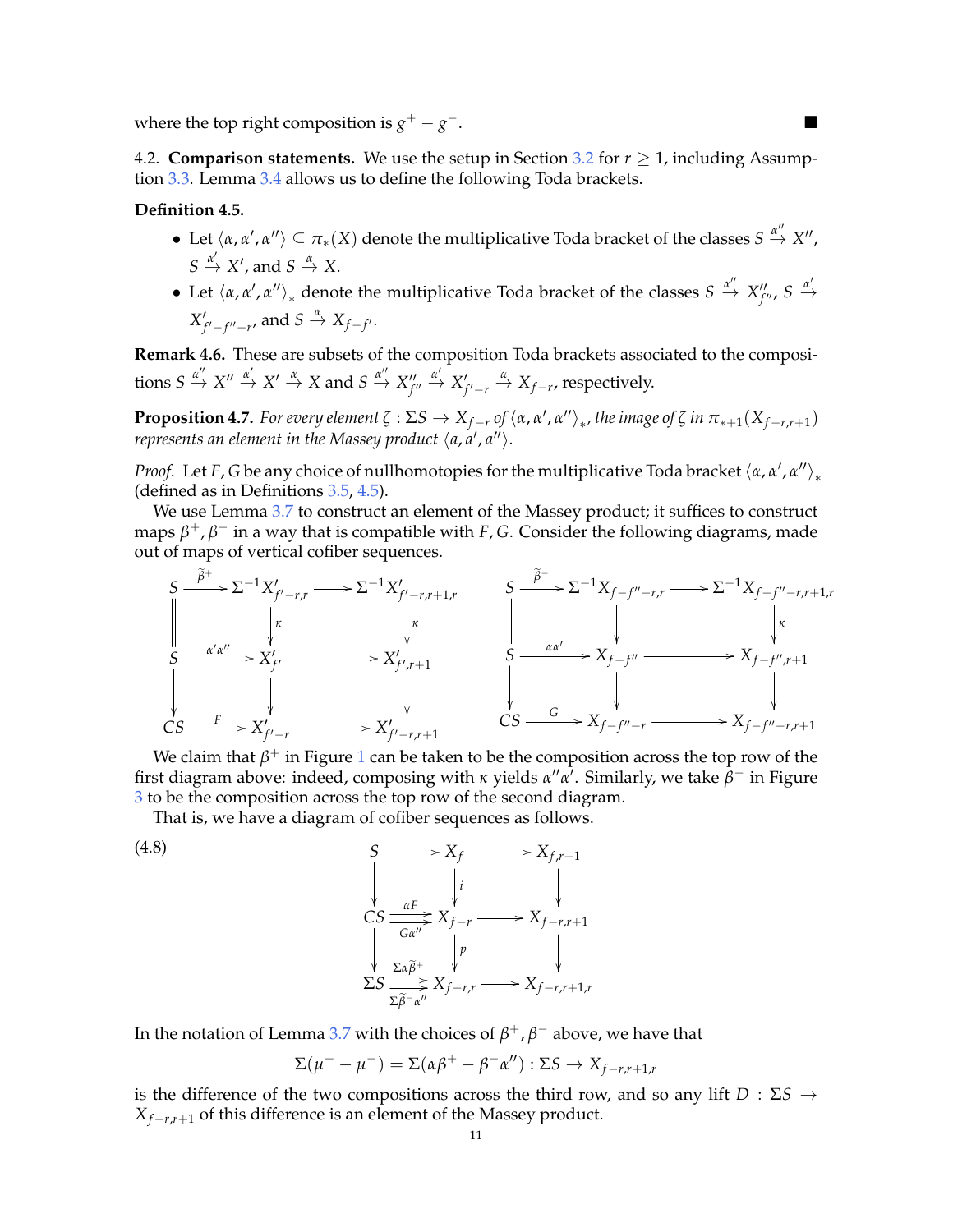Since the Toda bracket *ζ* is the map

$$
\Sigma S \simeq C S \amalg_S C S \stackrel{(\alpha F, G \alpha'')}{\longrightarrow} X_{f-r},
$$

by taking *T* to be *S* and the bottom cofiber sequence to be  $X_f \stackrel{i}{\to} X_{f-r} \stackrel{p}{\to} X_{f-r,r}$  in Lemma [4.3,](#page-9-3) we have

$$
\Sigma(\alpha \widetilde{\beta}^+ - \widetilde{\beta}^- \alpha'') = p\zeta.
$$

Therefore the image of *ζ* along  $\pi_{*+1}(X_{f-r}) \to \pi_{*+1}(X_{f-r,r+1})$  is a lift and thus an element of the Massey product.

**Remark 4.9.** If  $\alpha''$  :  $\Sigma^nS \to X''_{f''}$  has degree *n*, then  $G\alpha''$  :  $\Sigma^nS \wedge CS \to X_{f-r}$  is homotopic but not equal to the map *C*(Σ *<sup>n</sup>S*) → *Xf*−*<sup>r</sup>* required in Definition [3.5,](#page-7-3) and the induced pushout  $n = \sum_{i=1}^{n} \sum_{i=1}^{n} \sum_{i=1}^{n} \sum_{i=1}^{n} \sum_{i=1}^{n} \sum_{i=1}^{n} \sum_{i=1}^{n} \sum_{i=1}^{n} \sum_{i=1}^{n} \sum_{i=1}^{n} \sum_{i=1}^{n} \sum_{i=1}^{n} \sum_{i=1}^{n} \sum_{i=1}^{n} \sum_{i=1}^{n} \sum_{i=1}^{n} \sum_{i=1}^{n} \sum_{i=1}^{n} \sum_{i=1}^{n} \sum_{i=1}^{n} \sum_{i=1}^{n} \sum_{i=1$ explains why Toda brackets have signs corresponding to those in Massey products [\[Rav86,](#page-14-1) Definition A1.4.1].

<span id="page-11-0"></span>**Proposition 4.10.** *For every element*  $\Sigma S \to X_{f-r}$  *in*  $\langle \alpha, \alpha', \alpha'' \rangle_*$ , composing with the map  $X_{f-r} \to$ *X* yields an element of  $\langle \alpha, \alpha', \alpha'' \rangle$ .

*Proof.* An element of  $\langle \alpha, \alpha', \alpha'' \rangle_*$  is defined using nullhomotopies  $F_*: CS \to X'_{f'-r}$  factoring  $\alpha$  *α*<sup>*α*</sup> and *G*<sub>∗</sub> : *CS* → *X<sub>f−f<sup><i>u*</sup>−*r*</sub> factoring through *αα*<sup>*'*</sup>. Let *F* : *CS* → *X<sup><i>i*</sup><sub>f</sub><sup>*i*</sup>−*r*</sub> → *X*<sup>*'*</sup> and *G* : *CS* →  $X_{f-f''-r}$  → *X* denote the compositions. Then the pair  $(F, G)$  defines an element in  $\langle \alpha, \alpha', \alpha \rangle$  $\langle \cdot \rangle$ .

Now we obtain the main theorem.

<span id="page-11-1"></span>**Theorem 4.11.** Suppose  $\alpha \alpha' = 0 = \alpha' \alpha''$  and  $aa' = 0 = a'a''$  where  $a \in E_r^{f-f'}(X)$  is an  $E_r$ *representative of*  $\alpha \in \pi_*(X)$ , and similarly for a' and a''. Given Assumption [3.3,](#page-7-0) there exists an element of the Massey product  $\langle a, a', a'' \rangle$  that is a permanent cycle converging to an element of  $\langle \alpha, \alpha', \alpha'' \rangle.$ 

*Proof.* Combine Proposition [4.7](#page-10-3) and Proposition [4.10.](#page-11-0)

4.3. **Toda brackets in the**  $E_1$ **-page.** In the previous section, we worked with  $E_r$ -page classes *a*, *a'*, *a''* for  $r \ge 1$  such that  $aa' = 0 = a'a''$  in  $E_{r+1}(X)$ . In this section, we consider  $\alpha$ ,  $\alpha'$ , *α*<sup>*''*</sup> with *αα'* = 0 = *α'α''* that are detected by *a*, *a'*, *a''* in  $E_1^{f-f'}$  $i_1^{f-f'}(X)$ ,  $E_1^{f'-f''}$  $\int_{1}^{f'-f''}(X')$ , and  $E_1^{f''}$  $j^{'''}_{1}(X'')$ , respectively, such that  $aa' = 0 = a'a''$  in  $E_1(X)$ .

In this case, we cannot define a corresponding Massey product. Instead, we recall that *E f*  $\mathcal{I}_1(X) = \pi_*(X_{f,1})$  by definition, and our setup allows us to consider Toda brackets of such homotopy elements. We still make Assumption [3.3](#page-7-0) at the *E*<sub>0</sub>-page in the degrees of *aa'* and *a'a''*, which does not actually require a definition of *E*<sub>0</sub>-pages; this is restated below.

<span id="page-11-2"></span>**Assumption 4.12.** Let  $n_1$  be the stem of *aa'* and let  $n_2$  be the stem of *a'a''*. Assume that every element in  $E_{f-f''-}^{n_1+1,m}$  $f_{f-f''-m+1}^{n_1+1,m}$  for  $0\leq m\leq f-f''-1$  and  $E_{f'-m+1}^{n_2+1,m}$ *f'*−*m*+1 for  $0 \le m \le f'-1$  is a permanent cycle.

The goal of this section is to prove Theorem [4.16,](#page-12-1) which is the analogue of Theorem [4.11](#page-11-1) where the Massey product is replaced by a Toda bracket of homotopy classes representing *E*<sub>1</sub>-page elements. More precisely, let  $\langle a, a', a'' \rangle_{*,*}$  denote the multiplicative Toda bracket of the classes  $S \stackrel{a''}{\to} X''_{f'',1}$ ,  $S \stackrel{a'}{\to} X'_{f'-f'',1}$ , and  $S \stackrel{a}{\to} X_{f-f',1}$ . This is a subset of the composition Toda bracket associated to

$$
S \stackrel{a''}{\rightarrow} X''_{f'',1} \stackrel{a'}{\rightarrow} X'_{f',1} \stackrel{a}{\rightarrow} X_{f,1}.
$$

Proposition [2.12](#page-5-1) does not make sense in this case; the replacement is Lemma [4.13.](#page-12-2)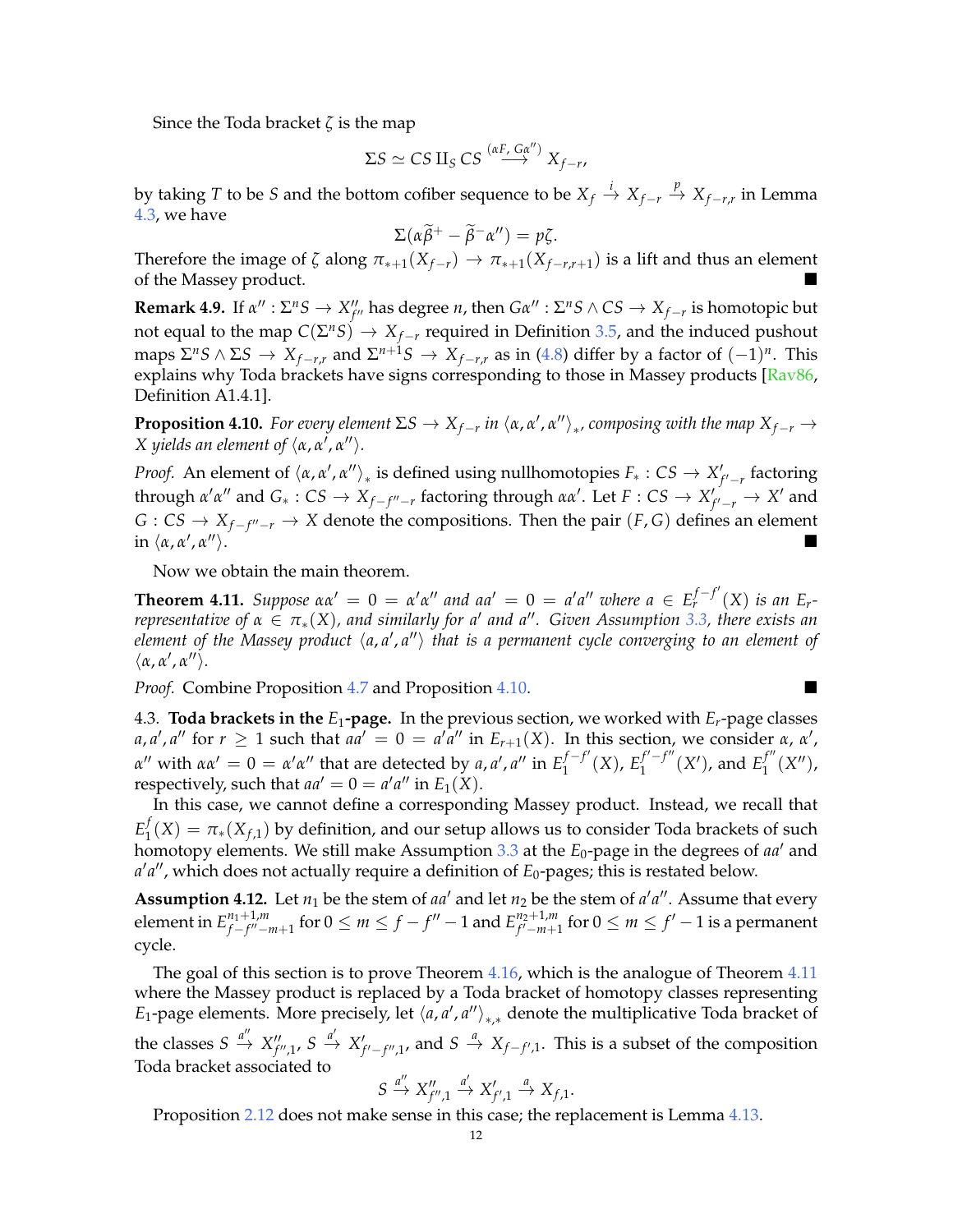<span id="page-12-2"></span>**Lemma 4.13.** *Suppose*  $\zeta \in \pi_n(X_f)$  *is a class whose images in both*  $\pi_n(X)$  *and*  $\pi_n(X_{f,1})$  *are zero. Suppose*  $E_r(X)$  *satisfies the crossing differentials hypothesis at the*  $E_0$ *-page in degree*  $(n, f)$ *. Then*  $\zeta = 0$ .

*Proof.* If not, then there exists  $i \leq f$  such that the image of  $\zeta$  in  $\pi_n(X_i)$  is nonzero but its image in  $\pi_n(X_{i-1})$  is zero. This means that there exists  $z \in \pi_{n+1}(X_{i-1,1})$  such that  $\kappa(z)$  lifts to  $\zeta \in \pi_n(X_f)$ . Moreover, since  $p(\zeta) \in \pi_n(X_{f,1})$  is zero,  $\zeta$  lifts to a class in  $\pi_n(X_{f+1})$ . That is, *z* supports a nontrivial differential of length  $\geq$  2, contradicting the crossing differentials hypothesis.

<span id="page-12-4"></span>**Proposition 4.14.** The compositions  $S \to X''_{f''} \to X'_{f'}$  and  $S \to X'_{f'-f''} \to X_{f-f'}$  are null. For *every element*  $\Sigma S \to X_f$  *in*  $\langle a, a', a'' \rangle_*$ *, composing with the map*  $X_f \to X$  *yields an element of*  $\langle \alpha, \alpha', \alpha'' \rangle.$ 

*Proof.* This is analogous to Proposition [4.10,](#page-11-0) using Lemma [4.13](#page-12-2) instead of Proposition [2.12.](#page-5-1) Ë

<span id="page-12-3"></span>**Proposition 4.15.** *Given Assumption [4.12,](#page-11-2) every class in*  $\langle a, a', a'' \rangle_*$  *projects to a class in*  $\langle a, a', a'' \rangle_{*,*}.$ 

*Proof.* Given nullhomotopies  $F_* : CS \to X'_{f'}$  and  $G_* : CS \to X_f$  as in Definition [3.5](#page-7-3) applied  $\alpha$  *(α, α', α''*), compose to get nullhomotopies  $F_{*,*}: CS \to X'_{f'} \to X'_{f',1}$  and  $G_{*,*}: CS \to X_{f,1}$ which in turn define a compatible element of  $\langle a, a', a'' \rangle_{*,*}$ .

<span id="page-12-1"></span>**Theorem 4.16.** *Suppose*  $\alpha \alpha' = 0 = \alpha' \alpha''$  and  $a a' = 0 = a' a''$  where  $a \in \pi_*(X_{f-f',1})$  is an  $E_1$  *representative of*  $\alpha \in \pi_*(X)$ , and similarly for a' and a''. Given Assumption [4.12,](#page-11-2) there is a *permanent cycle in*  $\langle a, a', a'' \rangle_{*,*}$  *converging to an element of*  $\langle \alpha, \alpha', \alpha'' \rangle$ *.* 

<span id="page-12-0"></span>*Proof.* Combine Propositions [4.15](#page-12-3) and [4.14.](#page-12-4)

## 5. EXAMPLES

Our motivation for writing this paper is to study Toda brackets in the **R**-motivic slice spectral sequence for the sphere at  $p = 2$ . This is the spectral sequence associated to Voevodsky's effective slice filtration: given an effective motivic spectrum *X*, there is a tower

<span id="page-12-5"></span>
$$
X = f_0 X \longleftarrow f_1 X \longleftarrow f_2 X \qquad \cdots
$$
  
\n
$$
\downarrow \qquad \qquad \downarrow
$$
  
\n
$$
s_0 X \qquad s_1 X \qquad \cdots
$$

which gives rise to the slice spectral sequence. By [\[Pel11\]](#page-14-2), if *X* is a ring spectrum, we get a multiplicative pairing of spectral sequences  $E_r(X) \otimes E_r(X) \to E_r(X)$ . The quotients  $s_qX$  are called *slices*. See [\[Lev13,](#page-13-7) [RSØ19\]](#page-14-3) for more details.

Röndigs, Spitzweck, and Østvær [[RSØ19\]](#page-14-3) calculated the slices of the motivic sphere spectrum:

(5.1) 
$$
s_*(S) = H\mathbb{Z} \otimes \text{Ext}^{*,*}_{\text{MU}_* \text{MU}}(\text{MU}_*, \text{MU}_*)
$$

where the notation means that a copy of  $\mathbb{Z}/2^n$  in the Ext term corresponds to an (appropriately degree-shifted) *H***Z**/2*<sup>n</sup>* summand, where *H***Z**/2*<sup>n</sup>* is the motivic Eilenberg–Maclane spectrum. In the identification [\(5.1\)](#page-12-5), (higher) multiplicative data about the Adams–Novikov  $\vec{E}_2$ -term  $Ext^{*,*}_{MUL_*MU}(MU_*, MU_*)$  carries over to the slice  $E_1$ -page  $\pi_{*,*}(s_*(S))$ . In practice, we work one prime at a time, and focus on the  $p = 2$  case. Combining results of  $[RSØ19]$  and Hu, Kriz, and Ormsby [\[HKO11\]](#page-13-8), the 2-completed slice spectral sequence for the **R**-motivic sphere converges to the homotopy groups of the 2-completed sphere, which we denote by *π* **R** ∗,∗ (*S*).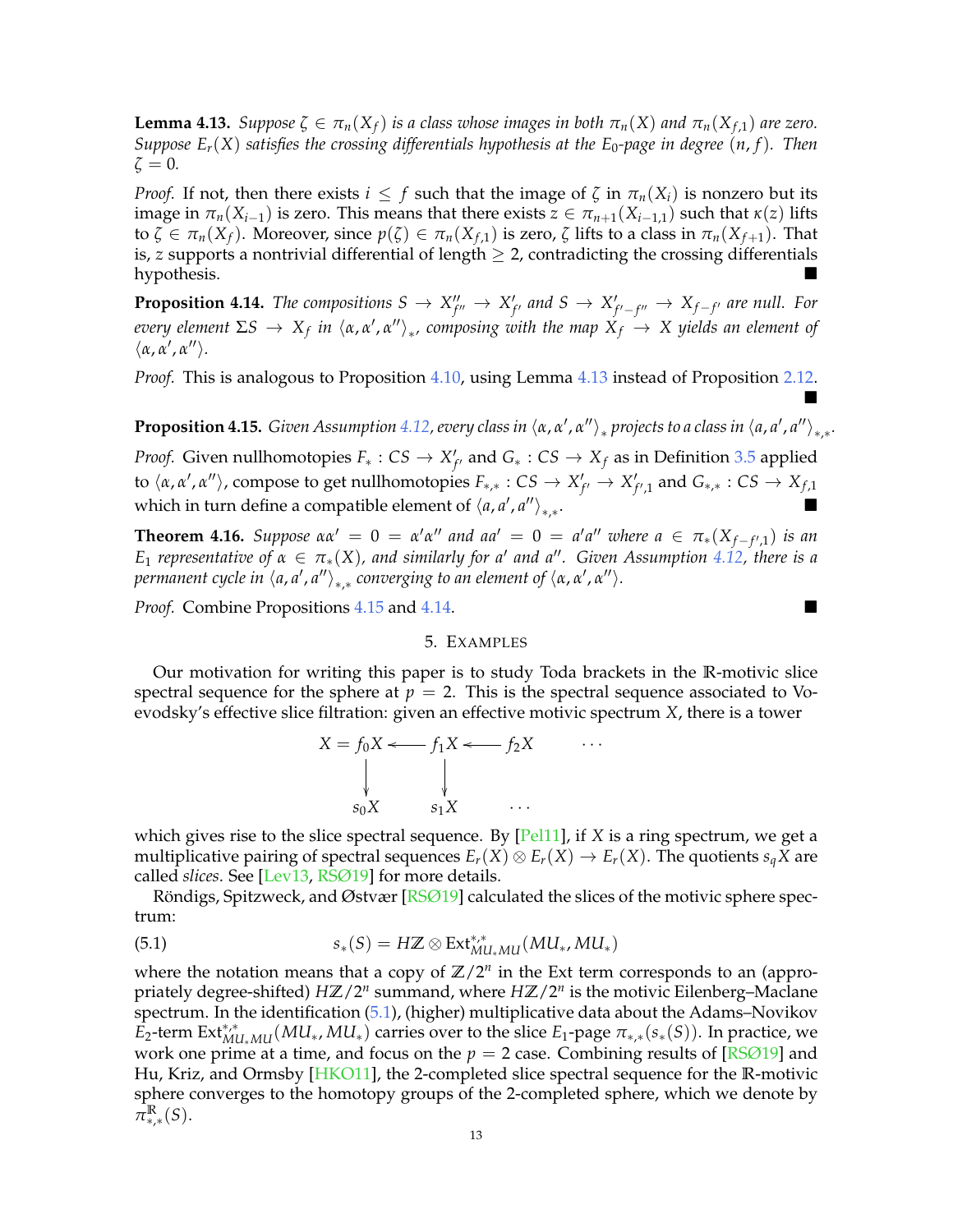<span id="page-13-9"></span>**Example 5.2.** There is a strictly defined Adams–Novikov Massey product  $\langle \alpha_1, 2, \alpha_1 \rangle = 2\alpha_{2/2}$ . The class  $\alpha_1$  is a permanent cycle converging to  $\eta \in \pi_{1,1}^{\mathbb{R}}(S)$  and  $\alpha_{2/2}$  is a permanent cycle converging to  $\nu \in \pi_{3,2}^{\mathbb{R}}(S)$ . We have  $2 \cdot \alpha_1 = 0$  in the slice  $E_1$ -page but  $2 \cdot \eta$  is nonzero in  $\pi_{*,*}^{\mathbb{R}}(S)$ . However, there is a class  $ω = 2 + ρη$  detected by 2 in the slice spectral sequence (as *ρη* has higher slice filtration) such that  $\omega\eta = 0 = \omega\rho$ . Hence there is a Toda bracket  $\langle \alpha_1, 2, \alpha_1 \rangle$ in the slice *E*<sub>1</sub>-page containing  $2a_{2/2}$  and there is a corresponding Toda bracket  $\langle \eta, \omega, \eta \rangle$  in homotopy that is also strictly defined. Then Theorem [4.16](#page-12-1) implies that 2*α*2/2 is a permanent cycle in the **R**-motivic slice spectral sequence converging to *ων* which is contained in the homotopy Toda bracket  $\langle η, ω, η \rangle$ .

While this example is in low enough stems that the Toda bracket argument is not needed, this argument applies to a wealth of other Adams–Novikov Massey products.

<span id="page-13-10"></span>**Example 5.3.** In  $\pi_{*,*}^{\mathbb{R}}(H\mathbb{Z}/2^n)$ , there is a strictly defined Toda bracket  $\langle \rho, 2, 2^{n-1} \rangle = 2^{n-1}\tau$ , which can be seen using the spectral sequence associated to the cofiber sequence of motivic Eilenberg-Maclane spectra

$$
H\mathbb{Z}/2 \to H\mathbb{Z}/2^n \to H\mathbb{Z}/2^{n-1}.
$$

This is another source of slice  $E_1$ -page Toda brackets: if  $x \in Ext^{*,*}_{BP_*BP}(BP_*, BP_*)$  generates a copy of  $\mathbb{Z}/2^n$ , then one may consider the  $E_1$ -page Toda bracket  $\langle \rho, 2, 2^{n-1}x \rangle \ni 2^{n-1}\tau x$ . For example, there is a strictly defined *E*<sub>1</sub>-page Toda bracket  $\langle \rho, 2, \alpha_1 \rangle = \tau \alpha_1$ . Using the notation in Example [5.2,](#page-13-9) Theorem [4.16](#page-12-1) implies that the  $\pi_{*, *}^{\mathbb{R}}(S)$  Toda bracket  $\langle \rho, \omega, \eta \rangle$  contains *τη*.

**Example 5.4.** There are also higher slice Massey products which converge to Toda brackets. For example, the slice differential  $d_1(\tau^2) = \rho^2 \tau \alpha_1$  implies that  $\langle 2, \rho^2, \tau \alpha_1 \rangle$  is strictly defined as a slice *E*2-page Massey product consisting of 2*τ* 2 . The products *ω* · *ρ* <sup>2</sup> and *ρ* 2 · *τη* are zero in homotopy (see Example [5.2\)](#page-13-9), and so the Toda bracket  $\langle \omega, \rho^2, \tau\eta\rangle$  in  $\pi_{*,*}^{\mathbb{R}}(S)$  is defined and contains *ωτ*<sup>2</sup> . Then we may deduce the hidden multiplication *η* · *ωτ*<sup>2</sup> using a shuffle argument as follows. We have

$$
\eta \cdot \langle \omega, \rho^2, \tau \eta \rangle = \langle \eta, \omega, \rho^2 \rangle \tau \eta.
$$

By Example [5.3,](#page-13-10) the right hand side contains  $\rho(\tau\eta)^2.$  Moreover, the right hand side is strictly defined: *η*, *ω*, *ρ* 2 contains indeterminacy generated by *ρ* <sup>3</sup>*ν*, but this in annihilated by *τη*, since  $\rho^2\tau\eta=0.$  Thus we have

$$
\eta \cdot \omega \tau^2 = \rho(\tau \eta)^2.
$$

#### **REFERENCES**

- <span id="page-13-6"></span>[CF17] J. Daniel Christensen and Martin Frankland. Higher Toda brackets and the Adams spectral sequence in triangulated categories. *Algebr. Geom. Topol.*, 17(5):2687–2735, 2017.
- <span id="page-13-8"></span>[HKO11] P. Hu, I. Kriz, and Kyle Ormsby. Convergence of the motivic Adams spectral sequence. *Journal of K-theory: K-theory and its Applications to Algebra, Geometry, and Topology*, 7:573 – 596, 06 2011.
- <span id="page-13-3"></span>[Isa19] Daniel Isaksen. Stable stems. *Memoirs of the American Mathematical Society*, 262(1269):0–0, nov 2019.
- <span id="page-13-4"></span>[IWX20] Daniel C. Isaksen, Guozhen Wang, and Zhouli Xu. More stable stems, 2020.
- <span id="page-13-5"></span>[Koc80] Stanley O. Kochman. Uniqueness of Massey products on the stable homotopy of spheres. *Canadian J. Math.*, 32(3):576–589, 1980.
- <span id="page-13-1"></span>[Koc90] Stanley O. Kochman. *Stable homotopy groups of spheres*, volume 1423 of *Lecture Notes in Mathematics*. Springer-Verlag, Berlin, 1990. A computer-assisted approach.
- <span id="page-13-7"></span>[Lev13] Marc Levine. Convergence of Voevodsky's slice tower. *Doc. Math.*, 18:907–941, 2013.
- <span id="page-13-0"></span>[Mas58] W. S. Massey. Some higher order cohomology operations. In Symposium internacional de topología alge*braica International symposium on algebraic topology*, pages 145–154. Universidad Nacional Autonoma ´ de Mexico and UNESCO, Mexico City, 1958. ´
- <span id="page-13-2"></span>[Mos70] R. Michael F. Moss. Secondary compositions and the Adams spectral sequence. *Math. Z.*, 115:283–310, 1970.